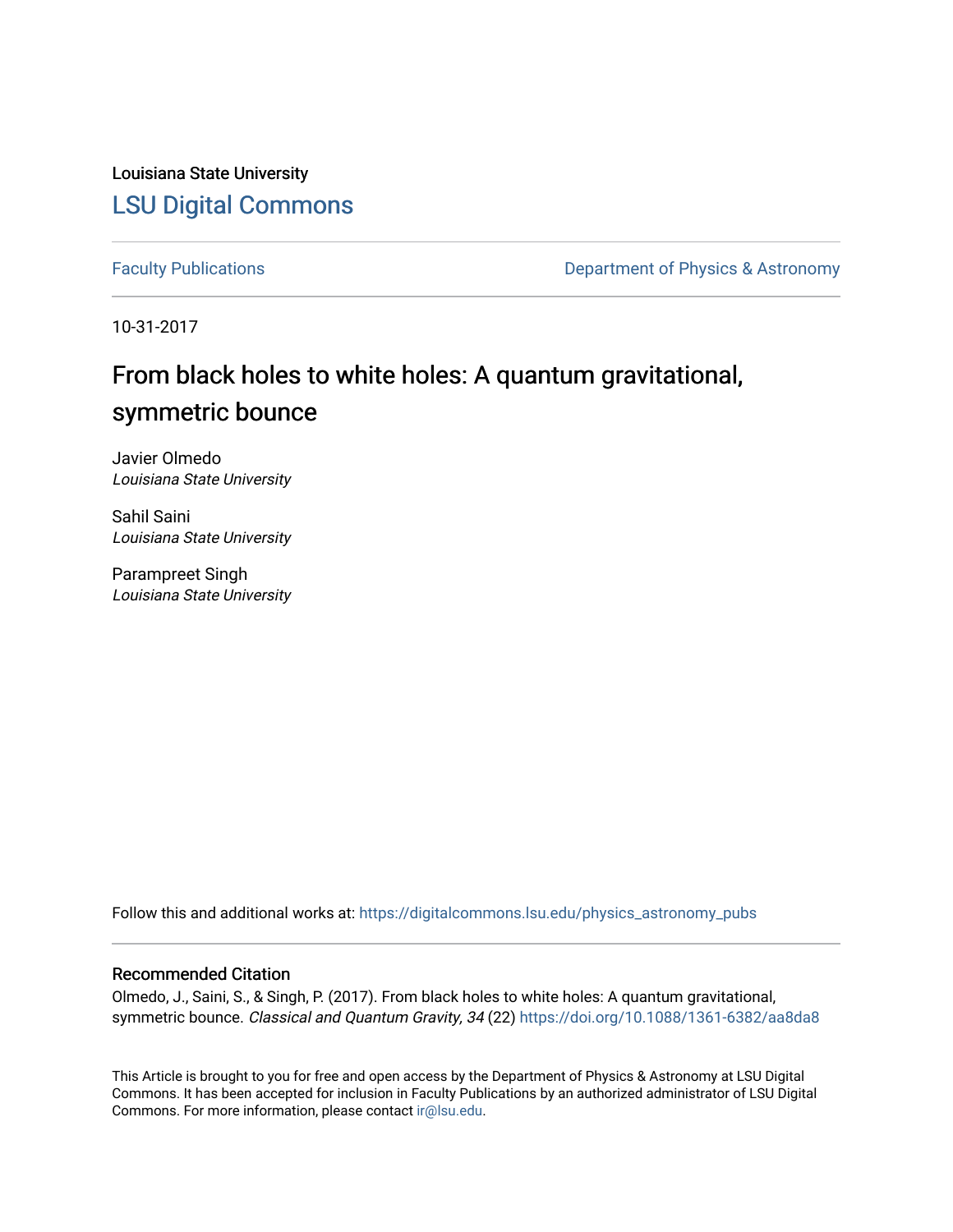# arXiv:1707.07333v2 [gr-qc] 20 Sep 2017 arXiv:1707.07333v2 [gr-qc] 20 Sep 2017

# From black holes to white holes: a quantum gravitational, symmetric bounce

Javier Olmedo<sup>\*,†</sup>, Sahil Saini<sup>\*</sup>, and Parampreet Singh<sup>\*</sup>

? Department of Physics and Astronomy, Louisiana State University, Baton Rouge, LA 70803, U.S.A. and

<sup>†</sup> Institute for Gravitation and the Cosmos, Pennsylvania State University University Park, PA 16802, U.S.A

Recently a consistent non-perturbative quantization of the Schwarzschild interior resulting in a bounce from black hole to white hole geometry has been obtained by loop quantizing the Kantowski-Sachs vacuum spacetime. As in other spacetimes where the singularity is dominated by the Weyl part of the spacetime curvature, the structure of the singularity is highly anisotropic in the Kantowski-Sachs vacuum spacetime. As a result the bounce turns out to be in general asymmetric creating a large mass difference between the parent black hole and the child white hole. In this manuscript, we investigate under what circumstances a symmetric bounce scenario can be constructed in the above quantization. Using the setting of Dirac observables and geometric clocks we obtain a symmetric bounce condition which can be satisfied by a slight modification in the construction of loops over which holonomies are considered in the quantization procedure. These modifications can be viewed as quantization ambiguities, and are demonstrated in three different flavors which all lead to a non-singular black to white hole transition with identical masses. Our results show that quantization ambiguities can mitigate or even qualitatively change some key features of physics of singularity resolution. Further, these results are potentially helpful in motivating and constructing symmetric black to white hole transition scenarios.

## I. INTRODUCTION

Understanding the fate of the central singularity in the black holes is a fundamental problem whose answers lie in the quantum gravitational description of the spacetime. During the final stage of the gravitational collapse non-perturbative quantum gravitational effects are expected to become important changing the classical singular description drastically. Though a full knowledge of the quantum gravitational effects modifying the dynamical collapse of an astrophysical object with an arbitrary inhomogeneous configuration is not yet available, progress in the quantization of symmetry reduced spacetimes has nevertheless provided important insights on the resolution of the central singularity. In particular, using techniques of loop quantum gravity Schwarzschild and other spherically symmetric spacetimes can be quantized non-perturbatively resulting in a non-singular physical description [\[1–](#page-21-0)[11\]](#page-22-0). The resolution of singularity in loop quantized spacetimes is a direct manifestation of the underlying quantum geometry encoded in the spacetime constraints, which unlike differential equations in general relativity (GR) turn out to be difference equations. The latter originate from expressing the field strength of the Ashtekar-Barbero connection in terms of holonomies over loops, and provide concrete details of the dynamics of the quantum black hole spacetimes from the very small spacetime curvature scales till the Planck scale.

In these studies, Schwarzschild spacetime is the one which has been studied most rigorously. The interior of the Schwarzschild black hole is isometric to the Kantowski-Sachs metric in absence of any matter which is an anisotropic spacetime. The methods used successfully for loop quantization of cosmological spacetimes can be readily employed  $[12–14]$  $[12–14]$ . Using techniques similar to the ones used in loop quantum cosmology (LQC), a loop quantization of the Schwarzschild interior was first performed by Ashtekar and Bojowald [\[1\]](#page-21-0), and by Modesto [\[2\]](#page-21-1). In these works a polymeric representation for the gravitational sector was introduced for the first time and the kinematical structure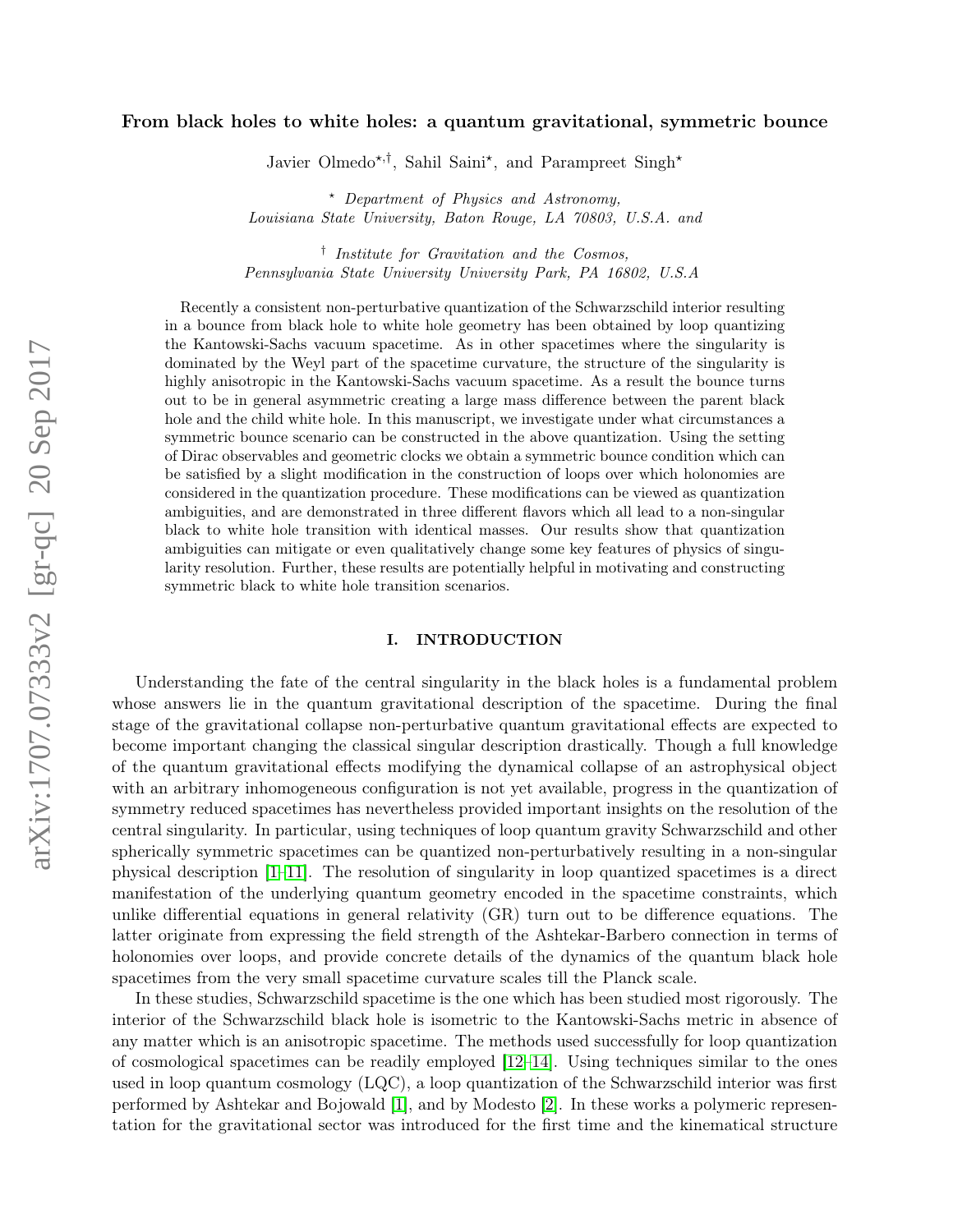was studied. The quantization of this model, assuming a representation in terms of (quasi)periodic functions of the connections and following the Dirac program, has been partially analyzed in Ref. [\[7\]](#page-21-2) and its effective dynamics deduced by means of Hamilton-Jacobi theory. The stability properties of the difference equation were studied in Refs. [\[15,](#page-22-3) [16\]](#page-22-4). Though in these works a non-singular quantum Hamiltonian constraint was obtained, the quantization suffered from problems with dependence on a fiducial length scale introduced to define the symplectic structure. This dependence resulted in unphysical and ill-defined "Planck scale" effects. The problem is reminiscent of the similar issues plaguing old  $LQC$  [\[17,](#page-22-5) [18\]](#page-22-6). Motivated by the solution in  $LQC$  using the improved dynamics [\[19\]](#page-22-7), Boehmer and Vandersloot proposed a new prescription to quantize the Schwarzschild interior [\[6\]](#page-21-3). While the quantization does not suffer from the problems concerning the underlying fiducial scale, it results in large quantum gravitational effects near the horizon. Recently, Corichi and Singh proposed a new quantization of the Schwarzschild interior which is free of the fiducial length scale, yields non-singular evolution and results in GR when the spacetime curvature becomes small [\[11\]](#page-22-0). The central singularity in Corichi-Singh quantization is replaced by a quantum bounce which connects a parent black hole geometry with a child white hole geometry. In contrast to the earlier loop quantization of the Schwarzschild interior [\[1,](#page-21-0) [2,](#page-21-1) [7\]](#page-21-2), the mass of the white hole does not depend on a fiducial length scale. The picture of the fate of the singularity resolution is also quite different from the Boehmer-Vandersloot quantization  $[6, 20]$  $[6, 20]$  where the singularity resolution results in a spacetime which is a product of constant curvature spaces mimicing a charged Nariai spacetime [\[21\]](#page-22-9). Despite this difference both quantizations yield expected Planck scale effects near the central singularity with expansion and shear scalars bounded [\[11,](#page-22-0) [22,](#page-22-10) [23\]](#page-22-11), a feature shared with other spacetimes in LQC [\[24–](#page-22-12)[27\]](#page-22-13).

A peculiar feature of Corichi-Singh quantization is the following. After the non-singular bounces of the two directional triads which capture the spatial parts of the metric, the white hole mass turns out to have a quartic dependence on the parent black hole mass. This disparity in the mass of the white hole seems to be universal, namely it is independent of the mass of the initial black hole, albeit within the scope of numerical investigation carried out in Ref. [\[11\]](#page-22-0). Such a large increase in the white hole mass is a result of the highly asymmetric bounce in the anisotropic Kantowski-Sachs vacuum spacetime and is similar in nature to the fate of the post-bounce spacetime in other anisotropic models in LQC [\[28\]](#page-22-14) (for additional details about the quantum treatment of these scenarios see Refs. [\[29](#page-22-15)[–32\]](#page-22-16)). In contrast, the quantum bounce in isotropic loop quantum cosmological spacetimes [\[19,](#page-22-7) [33,](#page-22-17) [34\]](#page-22-18) is highly symmetric [\[19,](#page-22-7) [35–](#page-22-19)[37\]](#page-22-20). The same is assumed to be the case about the quantum gravitational regime in various phenomenological models of gravitational collapse (see Refs. [\[38–](#page-23-0)[40\]](#page-23-1)) and on black hole to white hole transition (see for instance Refs. [\[41–](#page-23-2) [45\]](#page-23-3)). A pertinent question is whether a symmetric bounce is possible in Corichi-Singh quantization of the Schwarzschild interior.

To gain insights on the answer to this question let us consider an important input from loop quantum gravity. Since the relationship between the loop quantization of symmetry reduced models and loop quantum gravity is not yet clear, it is quite possible that the symmetry reduced sector in loop quantum gravity might result in a modification of the physics obtained from loop quantizing the classical symmetry reduced spacetime. Evidence for this has been recently found for the case of the cosmological spacetimes where using the coherent state techniques the corresponding quantum Hamiltonian constraint turns out to have a form which can be related to the one in LQC with a quantization ambiguity [\[46\]](#page-23-4). The quantization ambiguity can be interpreted as the one in assigning different area to the loop over which holonomies are computed. This result provides support to understand the way physics of loop quantized symmetry reduced spacetimes –here Kantwoski-Sachs vacuum spacetime– responds to modifications in the quantization procedure which can be attributed to quantization ambiguities. In the present context it is conceivable that such quantization ambiguities may result in a symmetric bounce scenario which is assumed in several phenomenological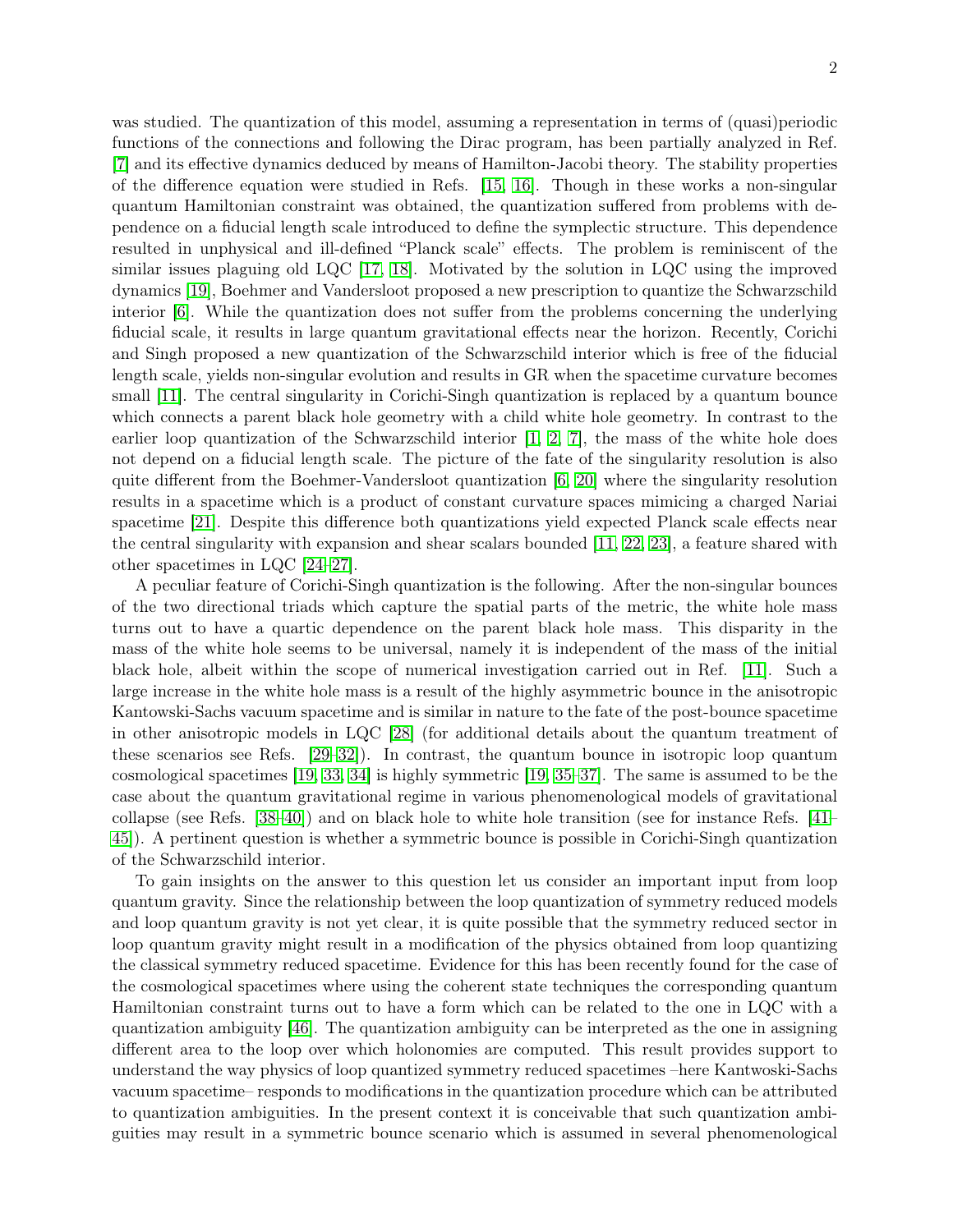studies.

The main objective of our analysis is to investigate whether a symmetric bounce is possible in the loop quantization of the Schwarzschild interior as proposed in Ref. [\[11\]](#page-22-0) or with a slight modification of the quantization. To answer this question we note that the present model, described within either GR or the effective dynamics of loop quantum cosmology considered here, is characterized by a dynamics admitting solutions in closed form. In other words, this model is integrable (or explicitly solvable). But let us here recall that in general totally constrained theories, unfortunately, we lack an external absolute time such that a global and well-defined evolution can be constructed. Instead, the evolution is not absolute but relational. This means that one must choose a phase space function as time variable (and/or spatial coordinates in presence of spatial diffeomorphism constraints). This idea of physical clocks was discussed in the sense of evolving constants of the motion by Rovelli [\[47,](#page-23-5) [48\]](#page-23-6). There, one defines the evolution by means of parametrized observables: uniparametric families of Dirac observables providing the notion of time evolution. These ideas are of special interest in the context of the quantization of totally constrained theories, given the role played by Dirac observables in order to construct the physical Hilbert space [\[49,](#page-23-7) [50\]](#page-23-8), like general relativity. In this context, further developments have been carried out in order to identify classical (partial) Dirac observables [\[51,](#page-23-9) [52\]](#page-23-10) and various applications have been studied [\[53–](#page-23-11)[56\]](#page-23-12).

With this in mind, the strategy that we will adopt in our analysis, as starting point, is to identify (weak) Dirac observables (constants of the motion on shell) and their conjugate momenta. This serves two purposes. On the one hand, to identify a condition for symmetric bounce in terms of geometrical clocks, and, on the other hand, to lay the platform for a subsequent reduced phase space quantization of the model. A primary step in our analysis is to carry out a canonical transformation from the old Ashtekar-Barbero variables to the Dirac observables. We then proceed with the study of the dynamics. For the latter one can either choose a lapse function and then solve the equations of motion or, equivalently, one can implement a suitable gauge-fixing condition (second-class constraint) in this gauge system and solve the dynamics of the reduced (or true) Hamiltonian. In general, the conjugate variables to the weak Dirac observables provide a natural internal geometrical clock (or physical time), since they are usually well-behaved monotonic functions (up to topological obstructions). Although we will not study here the dynamics of the model quantum mechanically, our analysis of the classical and effective (loop quantum cosmology) dynamics will definitely be very useful in future analyses in the context of reduced phase space and full quantizations, either within a standard or a polymeric representation.

Our manuscript is organized as follows. In Sec. II we begin with an outline of the classical Hamiltonian constraint in terms of symmetry-reduced connection and triad variables and after identifying two (weak) Dirac observables we rewrite the Hamiltonian constraint in terms of the latter. Then we perform a gauge fixing which identifies an internal clock. (An alternative gauge fixing is discussed in Appendix A). In Sec. III this exercise is repeated for the effective Hamiltonian constraint of the loop quantization of the Schwarzschild interior based on the analysis of Ref. [\[11\]](#page-22-0). The Dirac observables and the internal clock identified in the effective spacetime description yield the ones in the classical theory when the quantum discreteness vanishes. (An alternative to the gauge fixing used in Sec. III is discussed in Appendix B). In Sec. IV we identify the condition to obtain the symmetric bounce in the black hole to white hole transition. We show that this condition can not be satisfied for any real mass for Corichi-Singh quantization, but can be satisfied if modifications are made to the assignment of the minimum area of the loop over which holonomies are considered. Three such choices of modifications are considered, along with choice 0 corresponding to Corichi-Singh construction. These choices are parameterized through two parameters  $\alpha$  and  $\beta$  whose values can be fixed given the initial black hole mass. We then discuss numerical results from various choices which provide insights on so far not known phenomenological features of black hole to white hole transition. These include minimum allowed masses, existence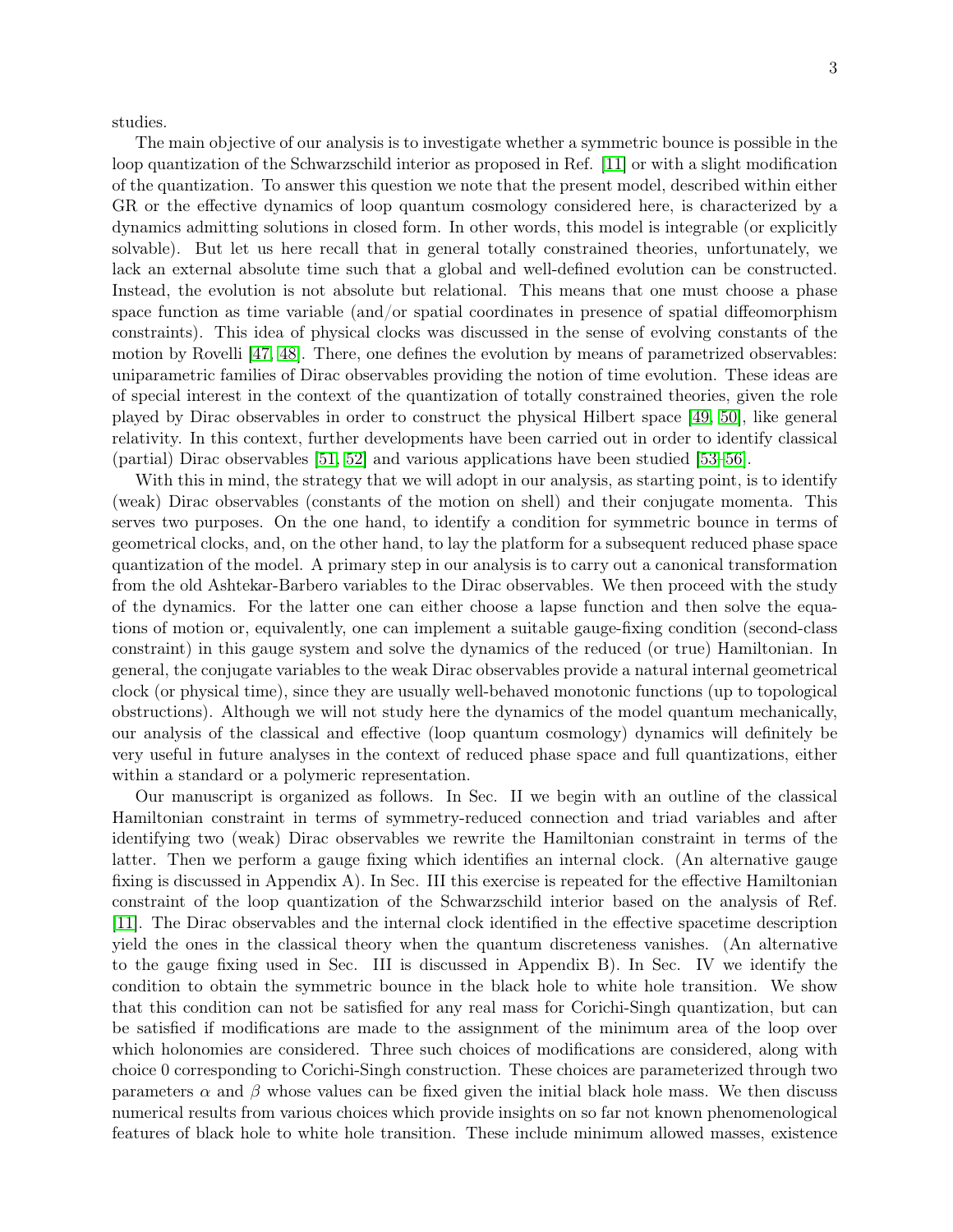of quantum recollapse in highly quantum black holes and non-linear behavior of the value of the volume at the bounce with respect to black hole mass. We summarize our main results in Sec. V.

#### II. CLASSICAL SETTING

We start with a discussion of some of the main aspects of the classical theory of the model considered in this manuscript. In order to describe the interior of a black hole in real Ashtekar-Barbero variables we adopt a symmetry reduction [\[1\]](#page-21-0), such that the spatial slices are compatible with the Kantowski–Sachs symmetry group  $G = \mathbb{R} \times SO(3)$ .<sup>1</sup> Besides, we will consider a recent treatment carried out in Ref. [\[11\]](#page-22-0), where a careful implementation of fiducial structures is taken into account. The connection and the densitized triad take the form

$$
A^i_a \tau_i \, dx^a = \bar{c} \tau_3 \, dx + \bar{b} \, r_o \, \tau_2 \, d\theta - \bar{b} \, r_o \, \tau_1 \sin \theta \, d\phi + \tau_3 \cos \theta \, d\phi,\tag{2.1}
$$

and

$$
E_i^a \tau^i \frac{\partial}{\partial x^a} = \bar{p}_c r_o^2 \tau_3 \sin \theta \frac{\partial}{\partial x} + \bar{p}_b r_o \tau_2 \sin \theta \frac{\partial}{\partial \theta} - \bar{p}_b r_o \tau_1 \frac{\partial}{\partial \phi}, \qquad (2.2)
$$

where  $x \in [0, L_o], \theta$  and  $\phi$  are the typical angular coordinates of the two-sphere of unit radius. Besides,  $\tau_i$  are the standard basis elements of  $su(2)$  fulfilling  $[\tau_i, \tau_j] = \epsilon_{ijk} \tau^k$ . Finally,  $r_o = 2GM$ (Schwarzschild radius), and  $(\bar{b}, \bar{p}_b)$  and  $(\bar{c}, \bar{p}_c)$  are the coordinates of the reduced phase space of this system.

The spacetime metric in terms of the triads is given by

$$
ds^{2} = -N^{2}dt^{2} + \frac{\bar{p}_{b}^{2}}{|\bar{p}_{c}|}dx^{2} + |\bar{p}_{c}|r_{o}^{2}(d\theta^{2} + \sin^{2}\theta d\phi^{2}).
$$
\n(2.3)

We then choose the triad components  $\bar{p}_b$  and  $\bar{p}_c$  to be dimensionless, and such that  $\bar{p}_c$  is equal to unity at the horizon. The canonical Poisson brackets, respectively, are

$$
\{\bar{c}, \bar{p}_c\} = \frac{2G\gamma}{L_o r_o^2}, \quad \{\bar{b}, \bar{p}_b\} = \frac{G\gamma}{L_o r_o^2},\tag{2.4}
$$

Now, we introduce the new set of phase space variables

$$
c = L_o \bar{c}, \ \ p_c = r_o^2 \bar{p}_c, \ \ b = r_o \bar{b}, \ \ p_b = r_o L_o \bar{p}_b,
$$
\n(2.5)

such that the new Poisson brackets

$$
\{c, p_c\} = 2G\gamma, \quad \{b, p_b\} = G\gamma, \tag{2.6}
$$

are independent of  $r_o$  or  $L_o$ .

One can show that the total Hamiltonian of the system is

$$
H_{\text{class}} = \frac{1}{16\pi G} N C_{\text{class}},\tag{2.7}
$$

where  $C_{\text{class}}$  is the Hamiltonian constraint

$$
C_{\text{class}} = -\frac{8\pi \text{sgn}(p_c)}{\gamma^2} \left( (b^2 + \gamma^2) \frac{p_b}{\sqrt{|p_c|}} + 2bc|p_c|^{1/2} \right). \tag{2.8}
$$

Note that the diffeomorphism constraint identically vanishes due to the symmetry reduction.

 $<sup>1</sup>$  There, the invariant connection and triad lead to a vanishing diffeomorphism constraint, while the Gauss constraint</sup> remains nontrivial. However, we impose this constraint by first identifying suitable phase space functions that commute with it, and either carrying out a canonical transformation that splits the phase space between gauge invariant and pure gauge variables or by introducing a gauge fixing [\[1\]](#page-21-0).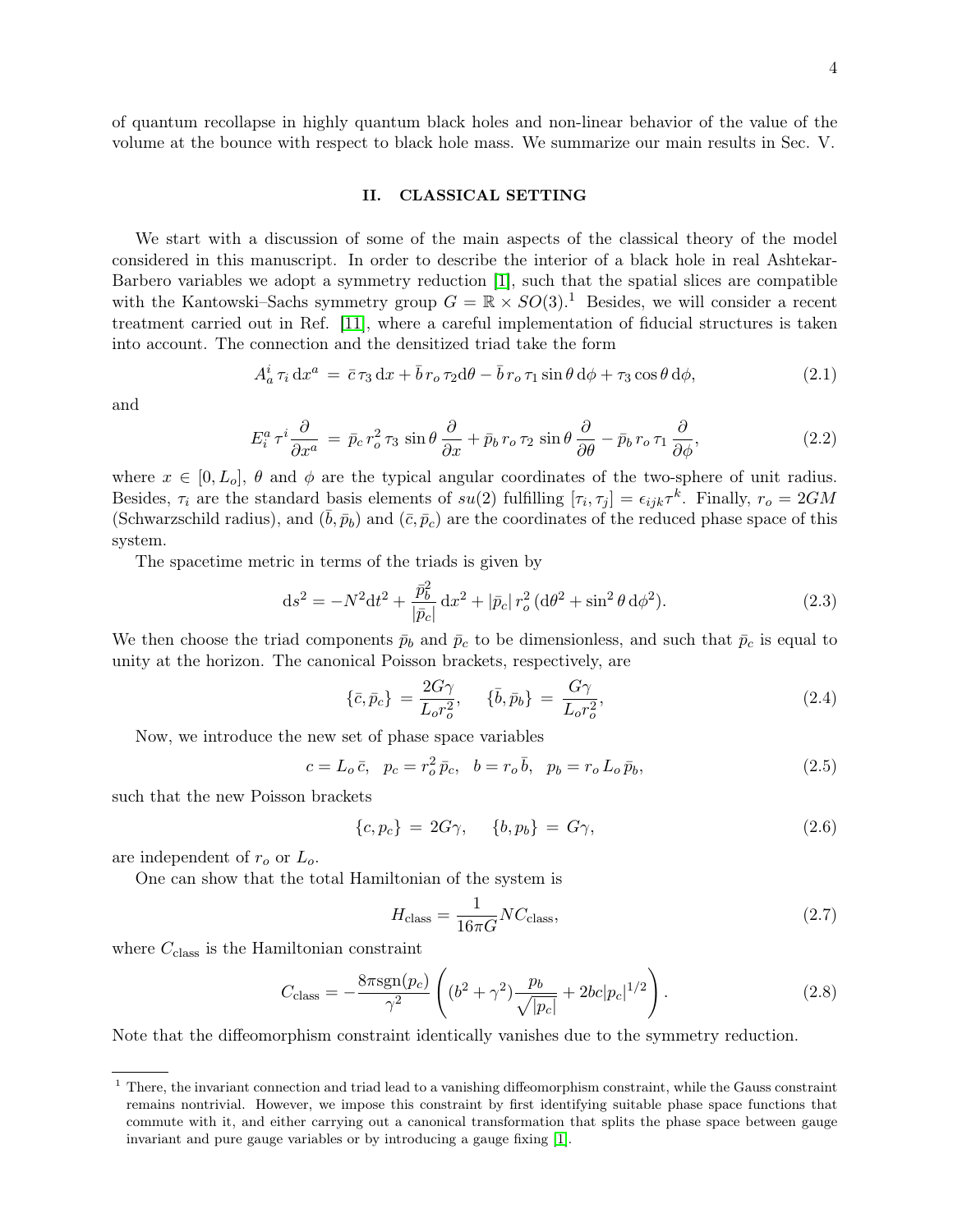#### A. Canonical transformation: Dirac observables

In this particular model, it is possible to identify a couple of phase space variables that weakly commute with the Hamiltonian constraint. They correspond to

<span id="page-5-3"></span>
$$
o_1 = \frac{(\gamma^2 + b^2)p_b}{b}, \text{ and } o_2 = 2cp_c.
$$
 (2.9)

Let us mention that, on shell, they are not independent from each other. Therefore, on shell, only one of them will correspond to a weak Dirac observable. In addition, we can introduce two conjugate momenta to these variables, namely

$$
p_1 = -\frac{1}{2G\gamma} \log \left( 1 + \frac{b^2}{\gamma^2} \right)
$$
, and  $p_2 = -\frac{1}{4G\gamma} \log |c|$ , (2.10)

respectively. One can see that  $o_1 \in (-\infty, \infty)$  and  $p_1 \in (-\infty, 0)$  if  $b \in (-\infty, \infty)$  and  $p_b \in (-\infty, \infty)$ . Besides,  $o_2 \in (-\infty, \infty)$  and  $p_2 \in (-\infty, \infty)$  for  $c \in (-\infty, \infty)$  and  $p_c \in (-\infty, \infty)$ .

These new variables satisfy the Poisson algebra

$$
\{o_i, p_j\} = \delta_{ij}, \quad \{o_i, o_j\} = 0, \quad \{p_i, p_j\} = 0,
$$
\n(2.11)

for  $i, j = 1, 2$ .

We can invert the previous relations and obtain the original phase space variables as functions of the new configuration and momenta as

$$
c = \epsilon_c e^{-4G\gamma p_2}, \quad p_c = \frac{1}{2} \epsilon_c o_2 e^{4G\gamma p_2}, \tag{2.12}
$$

$$
b = \epsilon_b \gamma e^{-G\gamma p_1} \sqrt{1 - e^{2G\gamma p_1}}, \quad p_b = \epsilon_b \frac{1}{\gamma} o_1 e^{G\gamma p_1} \sqrt{1 - e^{2G\gamma p_1}}.
$$
 (2.13)

Here,  $\epsilon_c$  and  $\epsilon_b$  are equal to  $\pm 1$ . In terms of these observables, the Hamiltonian constraint takes the following form

<span id="page-5-2"></span>
$$
C_{\text{class}} = -\frac{8\pi\epsilon_c\epsilon_b \,\text{sgn}(o_2)}{\gamma} e^{-G\gamma(p_1 + 2p_2)} \sqrt{\frac{2}{|o_2|}} \sqrt{1 - e^{2G\gamma p_1}} \left( o_1 + o_2 \right) \,. \tag{2.14}
$$

#### <span id="page-5-4"></span><span id="page-5-1"></span><span id="page-5-0"></span>B. Classical dynamics

The classical dynamics can be solved by means of the Hamilton equations of the system. They can be obtained after computing Poisson brackets of the basic phase space variables with the Hamiltonian. However, since the total Hamiltonian is a constraint (obtained after varying the action with respect to the lapse function), not only the initial data must be specified within the constraint surface but also there is no preferred choice of time in the system. In order to integrate the equations of motion, one should specify (as a prescribed function) the lapse, which plays the role of a Lagrange multiplier.

However, we will adopt an equivalent treatment. Concretely, we will provide below an example where, instead of solving the equations of motion after specifying the lapse function, we will introduce a suitable gauge fixing condition for one of the conjugate momenta of the weak Dirac observables defined above. This gauge fixing selects one of the phase space variables as a physical (internal) clock (see Appendix [A](#page-20-0) for an alternative gauge fixing). With respect to this clock, we can compute a reduced (or true) Hamiltonian ruling the dynamics of the reduced system, which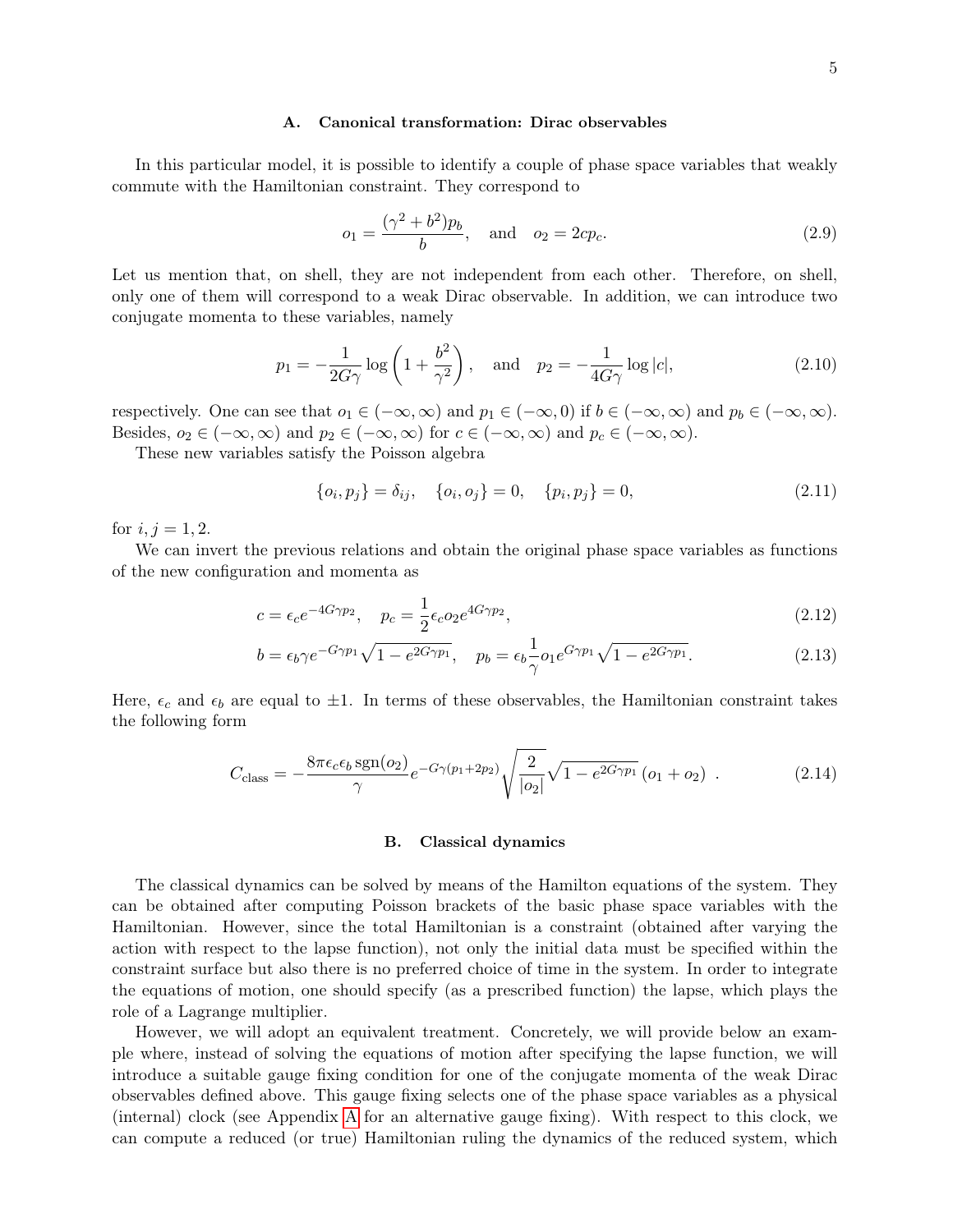can actually be easily solved.<sup>2</sup> Finally, using Eqs.  $(2.12)$  and  $(2.13)$ , we can explicitly write the original phase space variables as functions of Dirac observables and time.

Let us start with the following gauge fixing condition  $\Phi = p_2 - \tau \approx 0$ , where  $\tau$  plays the role of time parameter. We will assume, a priori, that it can take any value in the real line. Preservation of this condition upon evolution, after evaluation on shell (i.e.  $C_{\text{class}} \approx 0$  and  $\Phi \approx 0$ ), determines the lapse function, namely

$$
0 \approx \dot{\Phi} = \{p_2, H_{\text{class}}\} - 1. \tag{2.15}
$$

In terms of the new variables the lapse takes the following form (on shell)

$$
N \approx \frac{\gamma}{8\pi\epsilon_c\epsilon_b \,\text{sgn}(-o_1)} \frac{e^{G\gamma(p_1+2\tau)}}{\sqrt{1-e^{2G\gamma p_1}}} \sqrt{\frac{|o_1|}{2}},\tag{2.16}
$$

after employing the constraint defined in Eq. [\(2.14\)](#page-5-2) and the gauge condition, namely  $o_2 \approx -o_1$  and  $p_2 \approx \tau$ . Eventually, the replacement of these conditions in the full action allows us to obtain the reduced action as

$$
S_{\rm red} = \int d\tau \left( p_1 \dot{o}_1 - h_{\rm red} \right),\tag{2.17}
$$

with  $h_{\text{red}} = -o_1$  as the reduced Hamiltonian. The dynamics can be easily solved. Here,  $o_1$  is a constant of the motion and  $p_1 = \tau + p_1^0$ , with  $p_1^0$  another constant of the motion. Now, let us notice that the definition of  $p_1$  given in Eq. [\(2.10\)](#page-5-3) involves  $p_1 < 0$ , namely, the parameter  $\tau$  must fulfill  $\tau < -p_1^0$ .

Finally, let us understand the physical meaning of the observables  $(o_1, p_1^0)$ . In order to do so, it is convenient to recall that in the interior of the black hole we have a clear interpretation regarding the values that the triads and connections take at the horizon. Concretely, if the mass of the black hole is  $M$ , we choose the standard conditions (see for instance Ref. [\[11\]](#page-22-0)) at the horizon  $p_b(\tau_{\text{hor}}) = 0 = b(\tau_{\text{hor}}), p_c(\tau_{\text{hor}}) = (2GM)^2$  and  $c(\tau_{\text{hor}}) = \frac{\gamma L_o}{4GM}$ . Now, if we express the original variables in terms of the new ones by means of Eqs. [\(2.12\)](#page-5-0) and [\(2.13\)](#page-5-1), we set  $o_2 \approx -o_1$ ,  $p_2 \approx \tau$  and  $p_1 = \tau + p_1^0$ , we obtain

$$
c(\tau) = \frac{\gamma L_o}{4GM} e^{-4G\gamma(\tau - \tau_{\text{hor}})}, \quad p_c(\tau) = (2GM)^2 e^{4G\gamma(\tau - \tau_{\text{hor}})}, \tag{2.18}
$$

$$
b(\tau) = -\gamma e^{-G\gamma(\tau-\tau_{\text{hor}})}\sqrt{1 - e^{2G\gamma(\tau-\tau_{\text{hor}})}}, \quad p_b(\tau) = 2GML_o e^{G\gamma(\tau-\tau_{\text{hor}})}\sqrt{1 - e^{2G\gamma(\tau-\tau_{\text{hor}})}}, \quad (2.19)
$$

where

$$
\tau_{\text{hor}} = \frac{1}{4\gamma G} \log \left( \frac{4GM}{\gamma L_o} \right). \tag{2.20}
$$

Besides, one can easily see that

$$
o_1 = -2GM\gamma L_o, \quad p_1^0 = -\tau_{\text{hor}}.\tag{2.21}
$$

Therefore, the Dirac observables are functions completely determined by the mass of the black hole. Let us also comment that, here, we have restricted the solutions to the sector  $p_b(\tau) \geq 0$ and  $p_c(\tau) \geq 0$  for all  $\tau$ , which involve  $\epsilon_c = 1$  and  $\epsilon_b = -1$ . Besides, the physical time fulfills  $\tau \in (-\infty, \tau_{\text{hor}}]$ . Then, the singularity is reached at  $\tau \to -\infty$ .

<sup>&</sup>lt;sup>2</sup> This procedure is in agreement with the evolving constants introduced by Rovelli [\[47,](#page-23-5) [48\]](#page-23-6). See Refs. [\[51,](#page-23-9) [52\]](#page-23-10) for an extended discussion.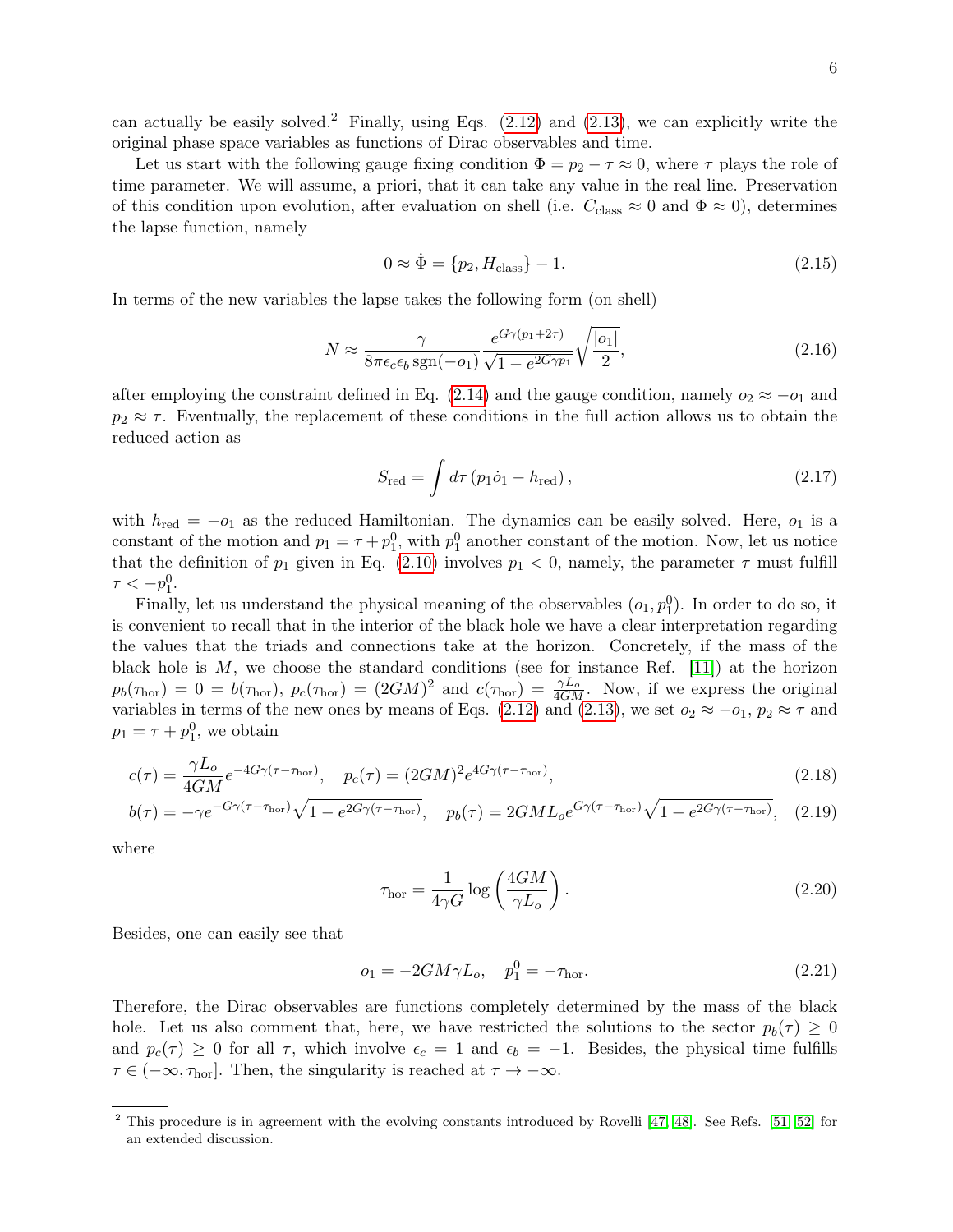# III. EFFECTIVE LOOP QUANTUM COSMOLOGY

In loop quantum cosmology, the situation changes drastically from a physical point of view, with respect to the previous classical model. The classical singularity, in this particular model, has been shown to be replaced by a quantum bounce [\[6,](#page-21-3) [7,](#page-21-2) [11,](#page-22-0) [22\]](#page-22-10) within different dynamical schemes. Interestingly, the quantum bounce turns out to be nonsymmetric in general. As a consequence, if one starts the evolution of the spacetime corresponding to a semiclassical black hole of mass  $M$ , after the bounce, one reaches a new semiclassical geometry that in general will not agree with the one of a black (white) hole of the same mass  $M$ . Concretely, in Ref. [\[11\]](#page-22-0) it was shown that, in addition to a suitable treatment of the fiducial structures present in the theory, the final physical picture provides a black hole interior of mass M connected through a bounce with a white hole interior of mass generally different from the one associated with the initial black hole. This scenario corresponds to a nonsymmetric bounce.

Here, we will explore several available dynamical schemes within a family of choices closely related to the one studied in Ref. [\[11\]](#page-22-0) with the purpose of reconciling the loop quantum effective dynamics of this model with symmetric bounces, regardless of the initial conditions. Our starting point in order to build the effective Hamiltonian constraint is the classical setting analyzed in the previous section in real Ashtekar-Berbero variables. We must then remind that in the quantum theory, the connection is not a well defined operator. Actually, holonomies of the connection provide a suitable algebra of kinematical operators. Then, following the canonical quantization program of loop quantum gravity, we must define an operator representing the Hamiltonian constraint. It has been carried out in detail, for instance, in Refs. [\[1,](#page-21-0) [7,](#page-21-2) [11\]](#page-22-0). There, the curvature operator is written as a combination of holonomies around closed loops. In the full theory, the limit in which the area enclosed by these loops goes to zero can be taken [\[57\]](#page-23-13). However, in the present homogeneous model, this limit is not well defined. Concretely, we consider loops of holonomies in the  $x - \theta$ ,  $x - \phi$  and  $\theta - \phi$  planes. Edges of the holonomies along x have length  $\delta_c L_o$  while edges along longitudes and equator on the two-sphere have length  $\delta_{b}r_o$ . It should be noted that the loop in  $\theta - \phi$  plane is not a closed loop but given the homogeneity of space it can still be assigned an 'effective' area [\[1\]](#page-21-0).

The effective Hamiltonian of the system, in terms of holonomies along the previous edges, is<sup>3</sup>

$$
H_{\text{LQC}} = \frac{1}{16\pi G} N C_{\text{LQC}},\tag{3.1}
$$

where CLQC is the effective Hamiltonian constraint in loop quantum cosmology and takes the form

<span id="page-7-0"></span>
$$
C_{\text{LQC}} = -\frac{8\pi \text{sgn}(p_c)}{\gamma^2} \left[ \left( \frac{\sin^2(\delta_b b)}{\delta_b^2} + \gamma^2 \right) \frac{p_b}{\sqrt{|p_c|}} + 2 \frac{\sin(\delta_b b)}{\delta_b} \frac{\sin(\delta_c c)}{\delta_c} |p_c|^{1/2} \right]. \tag{3.2}
$$

It is worth commenting that the dynamics generated by this effective Hamiltonian can be solved explicitly, in a similar fashion as it was done in the classical theory. Here, we will focus in a set of dynamical schemes where  $\delta_b$  and  $\delta_c$  are constants (they will not depend on dynamical phase space variables). Therefore, we do not need to specify the length of the edges now in order to solve the dynamics. The precise form of  $\delta_b$  and  $\delta_c$  will be explained in Sec. [IV.](#page-9-0)

<sup>&</sup>lt;sup>3</sup> The effective Hamiltonian constraint has been studied in several Refs. [\[1,](#page-21-0) [6,](#page-21-3) [7,](#page-21-2) [11,](#page-22-0) [22\]](#page-22-10). The validity of effective Hamiltonian has been tested for various isotropic and anisotropic models for a wide variety of states [\[58–](#page-23-14)[61\]](#page-23-15).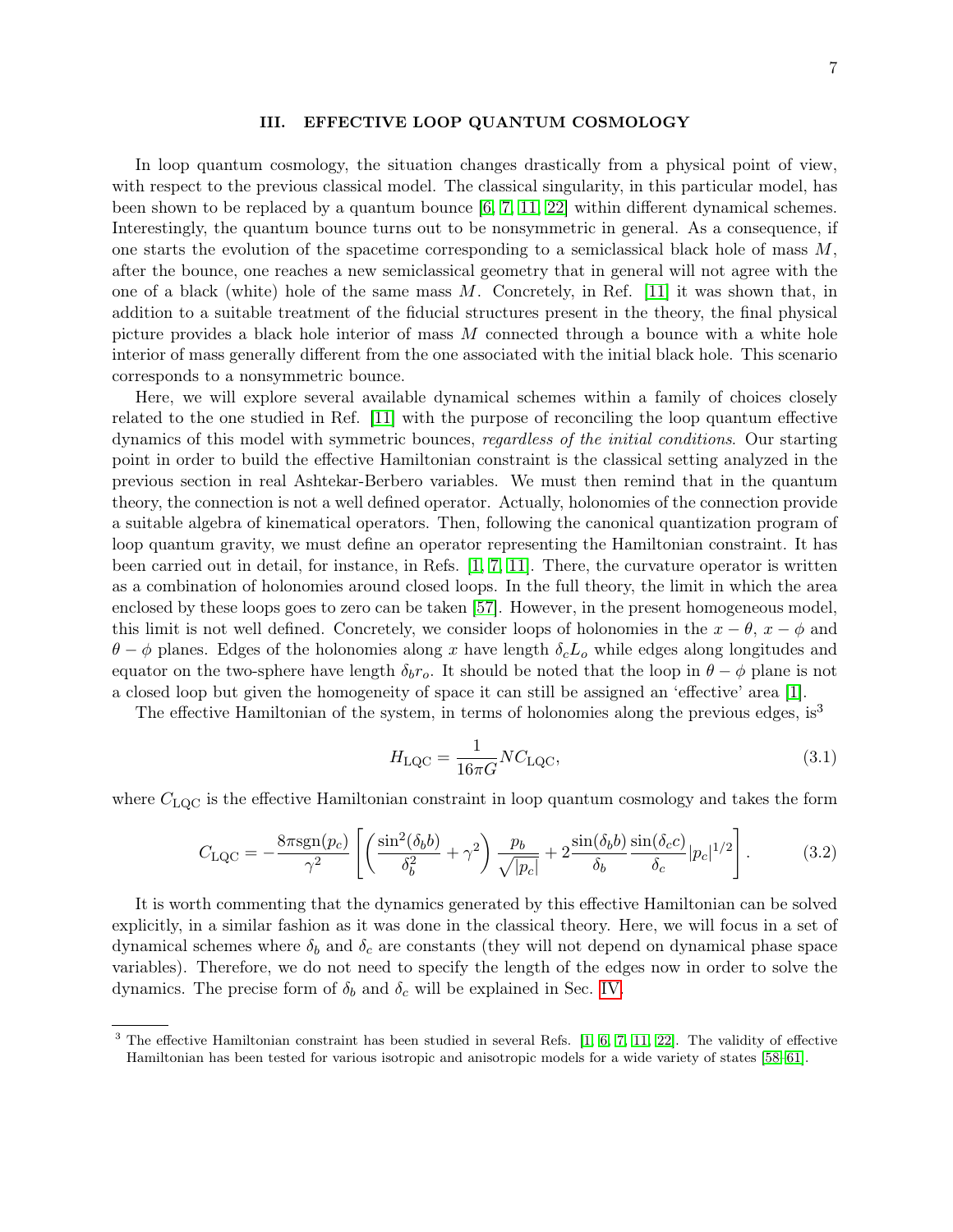#### A. Canonical transformation: Dirac observables

As in the classical theory, it is possible to identify two phase space variables that (weakly) commute with the effective Hamiltonian constraint under Poisson brackets, namely

$$
O_1 = \left(\frac{\sin(\delta_b b)}{\delta_b} + \frac{\gamma^2 \delta_b}{\sin(\delta_b b)}\right) p_b, \text{ and } O_2 = 2 \frac{\sin(\delta_c c)}{\delta_c} p_c.
$$
 (3.3)

If the effective constraint [\(3.2\)](#page-7-0) is imposed, these two phase space variables are not linearly independent. Hence, only one of them (or a combination of both) codifies the physical degree of freedom, i.e. only one Dirac observable. Two conjugate momenta to these variables are

$$
P_1 = \frac{1}{2G\gamma b_o} \log \left( \frac{1 + \frac{\cos(\delta_b b)}{b_o}}{1 - \frac{\cos(\delta_b b)}{b_o}} \right), \text{ and } P_2 = -\frac{1}{4G\gamma} \log \left| \tan \left( \frac{\delta_c c}{2} \right) \right|,
$$
 (3.4)

respectively, where  $b_o = \sqrt{1 + \gamma^2 \delta_b^2}$ . One can see that  $O_1 \in (-\infty, \infty)$  and  $P_1 \in (-P_1^{\max}, P_1^{\max})$  if  $b \in (-\infty, \infty)$  and  $p_b \in (-\infty, \infty)$ , with

$$
P_1^{\max} = \frac{1}{2G\gamma b_o} \log \left( \frac{1 + \frac{1}{b_o}}{1 - \frac{1}{b_o}} \right).
$$
 (3.5)

Besides,  $O_2 \in (-\infty, \infty)$  and  $P_2 \in (-\infty, \infty)$  for  $c \in (-\infty, \infty)$  and  $p_c \in (-\infty, \infty)$ .

Let us notice that the relations between  $O_i$  and  $(c, b)$  involve trigonometric functions. Therefore, there is some degeneracy that we fix by restricting the connections  $(c, b)$  to the interval  $[-\pi/\delta_c, \pi/\delta_c]$ and  $[-\pi/\delta_b, \pi/\delta_b)$ , respectively.

The Poisson algebra of these new variables is

$$
\{O_i, P_j\} = \delta_{ij}, \quad \{O_i, O_j\} = 0, \quad \{P_i, P_j\} = 0.
$$
\n(3.6)

The canonical transformation can be inverted to obtain symmetry reduced connection and triad components in terms of  $(O_1, P_1)$  and  $(O_2, P_2)$ :

$$
c = \frac{2}{\delta_c} \arctan\left(e^{-4G\gamma P_2}\right), \quad p_c = \epsilon_c \frac{\delta_c}{2} O_2 \cosh\left(4G\gamma P_2\right),\tag{3.7}
$$

$$
b = \epsilon_b \frac{1}{\delta_b} \arccos \left[ b_o \tanh \left( G \gamma b_o P_1 \right) \right], \quad p_b = \epsilon_b \frac{\delta_b O_1}{b_o^2} \cosh^2 \left( G \gamma P_1 b_o \right) \sqrt{1 - b_o^2 \tanh^2 \left[ G \gamma P_1 b_o \right]}.
$$
 (3.8)

Here, as before,  $\epsilon_b$  and  $\epsilon_c$  are equal to  $\pm 1$ .

Furthermore, the effective Hamiltonian constraint in terms of these new variables takes the form

$$
C_{\text{LQC}} = -\epsilon_c \epsilon_b \frac{8\pi}{\gamma^2} \frac{\frac{1}{\delta_b} \sqrt{1 - b_o^2 \tanh^2 \left[ G \gamma P_1 b_o \right]}}{\sqrt{\frac{\delta_c}{2} |O_2| \cosh \left( 4G \gamma P_2 \right)}} \left( O_1 + O_2 \right) \tag{3.9}
$$

#### <span id="page-8-1"></span><span id="page-8-0"></span>B. Effective dynamics

As in the classical theory, in order to solve the effective dynamics in LQC, we will adopt the gauge fixing  $\Psi_1 = P_2 - T \approx 0$ , where T is the time parameter for this gauge fixing and it can take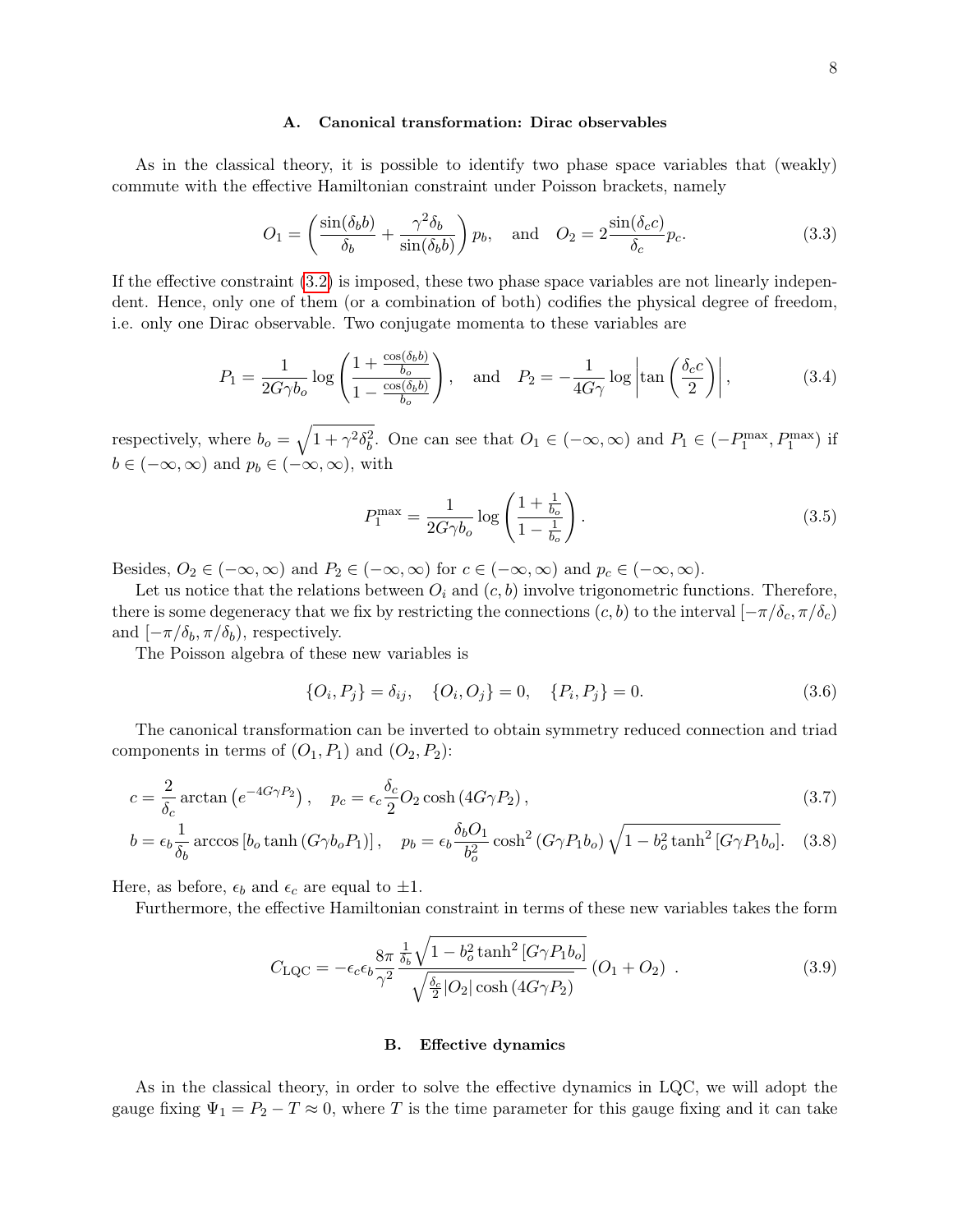$$
0 \approx \dot{\Psi} = \{P_2, H_{\text{LQC}}\} - 1,\tag{3.10}
$$

fixes the lapse

$$
N = \epsilon_c \epsilon_b \frac{\gamma^2}{8\pi} \frac{\sqrt{\frac{\delta_c}{2} |O_1| \cosh(4G\gamma T)}}{\frac{1}{\delta_b} \sqrt{1 - b_o^2 \tanh^2 \left[G \gamma b_o P_1\right]}}.\tag{3.11}
$$

Besides, the new configuration variables, on shell, satisfy  $O_2 = -O_1$ . Eventually, one can easily see that the reduced action takes the form

$$
S_{\rm red} = \int dT \left( P_1 \dot{O}_1 - H_{\rm red} \right), \qquad (3.12)
$$

with  $H_{\text{red}} = -O_1$  the reduced Hamiltonian. As a consequence, one easily realizes that  $O_1$  is actually a constant of the motion while  $P_1 = T + P_1^0$ , with  $P_1^0$  another constant of the motion. Besides, T must be constrained such that  $|P_1| \le P_1^{\max}$ , i.e.  $|T + P_1^0| \le P_1^{\max}$ .

Eventually, in order to connect the dynamics in classical GR with the effective dynamics of LQC, we first identify the value of the Dirac observable in both descriptions. This amounts to

<span id="page-9-1"></span>
$$
O_1 = -2GM\gamma L_o. \tag{3.13}
$$

Besides, we also identify the connections at the horizon, i.e.  $c(T_{\text{hor}}) = \gamma L_o/(4GM)$  and  $b(T_{\text{hor}}) = 0$ . This conditions allows to specify the time  $T_{\text{hor}}$  and the Dirac observable  $P_1^0$ . Concretely,

$$
T_{\text{hor}} = \frac{1}{4\gamma G} \log \left( \frac{8GM}{\gamma L_o \delta_c} \right), \quad P_1^0 = \frac{1}{b_o G \gamma} \operatorname{arctanh} \left[ \frac{1}{b_o} \right] - T_{\text{hor}}.
$$
 (3.14)

Then, we can write the triads and connections as functions of  $T$  and the constants of the motion  $O_1$  and  $P_1^0$  using Eqs. [\(3.7\)](#page-8-0). We obtain

$$
c(T) = \frac{2}{\delta_c} \arctan\left(e^{-4G\gamma T}\right), \quad p_c(T) = -\epsilon_c \frac{\delta_c}{2} O_1 \cosh\left(4G\gamma T\right),\tag{3.15a}
$$

$$
b(T) = \epsilon_b \frac{1}{\delta_b} \arccos \left[ b_o \tanh \left( G \gamma b_o (T + P_1^0) \right) \right],\tag{3.15b}
$$

$$
p_b(T) = \epsilon_b \frac{\delta_b O_1}{b_o^2} \cosh^2 \left( G\gamma (T + P_1^0) b_o \right) \sqrt{1 - b_o^2 \tanh^2 \left[ G\gamma (T + P_1^0) b_o \right]}.
$$
 (3.15c)

#### <span id="page-9-0"></span>IV. DYNAMICAL PRESCRIPTIONS FOR SYMMETRIC BOUNCES

Now that the effective dynamics has been solved (for constant  $\delta_b$  and  $\delta_c$ ), we can come to the main objective of this manuscript. We will prove here that this effective model admits symmetric bounces, regardless of the initial conditions (and the mass of the black hole). This condition is fulfilled if and only if complete dynamical trajectories in the phase space plane  $p_b$ - $p_c$  enclose a zero area. By complete trajectory we mean that they start and end at the horizons. In other words, if we start the evolution in a collapsing branch, once the trajectory reaches the bounce it must retrace the same phase space points during the expanding branch (by continuity the area enclosed will be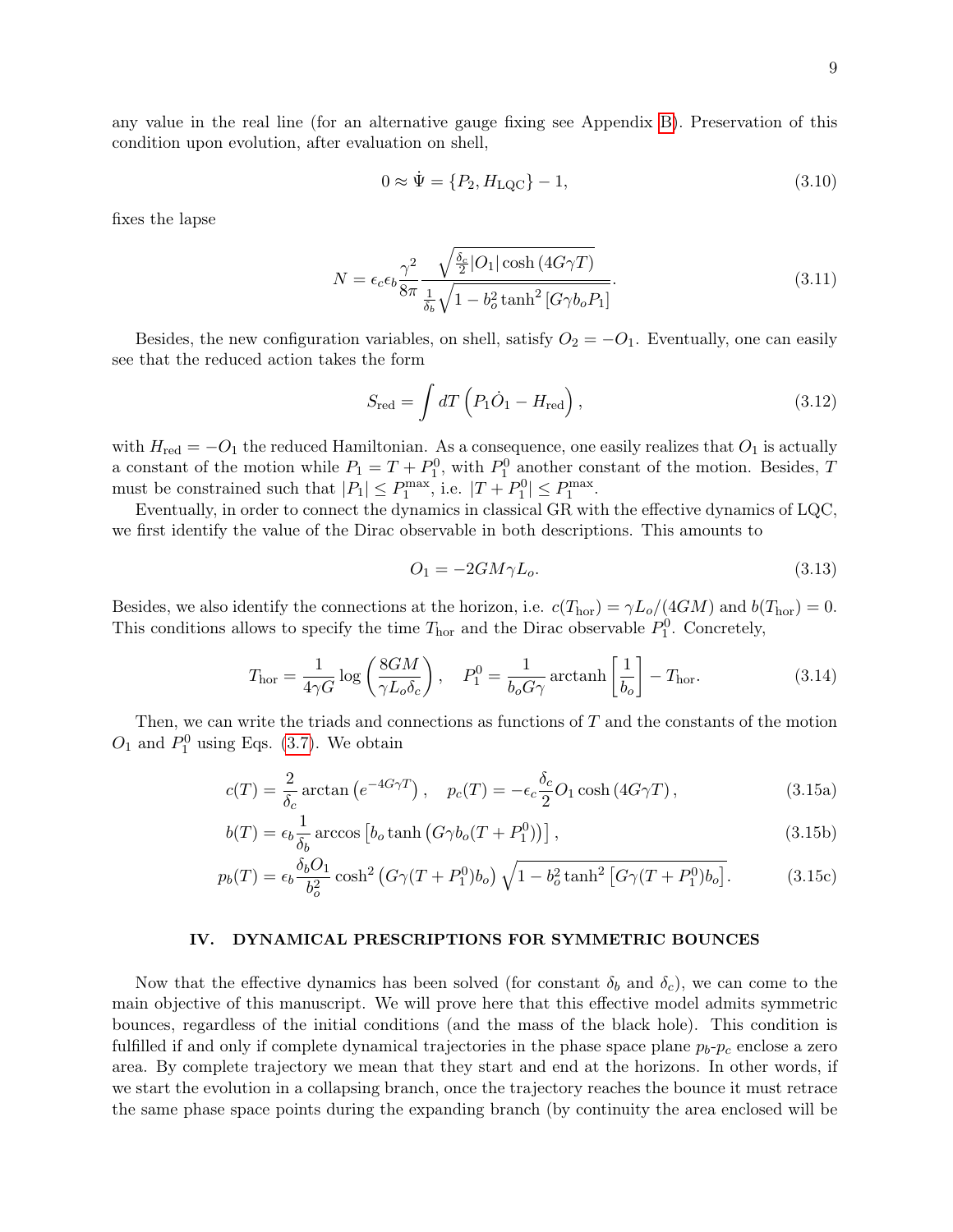zero) reaching the same phase space point it started at.<sup>4</sup> This condition is fulfilled if and only if  $P_1^0 = 0$ . Then, symmetric bounces involve

<span id="page-10-1"></span>
$$
\frac{\operatorname{arctanh}\left[\frac{1}{\sqrt{1+\gamma^2\delta_b^2}}\right]}{\sqrt{1+\gamma^2\delta_b^2}} = \frac{1}{4}\log\left(\frac{8GM}{\gamma L_o\delta_c}\right). \tag{4.1}
$$

In consequence, this (symmetric bounce) condition requires that the polymer parameters  $\delta_c$  and  $\delta_b$  will not be independent, namely, a symmetric bounce is a physical requirement that eliminates some the freedom in the choices of  $\delta_c$  and  $\delta_b$ .

Actually, this freedom can be traced back to the available choices for the finite length of the edges of the holonomies. For instance, in Ref. [\[11\]](#page-22-0) it was proposed to fix these parameters as

<span id="page-10-0"></span>
$$
\delta_b^2 r_o^2 = \Delta, \quad \delta_b r_o \delta_c L_o = \Delta. \tag{4.2}
$$

We will codify this freedom in two constant parameters  $\alpha$  and  $\beta$  such that conditions [\(4.2\)](#page-10-0) become

<span id="page-10-2"></span>
$$
\delta_b^2 r_o^2 = \alpha^2 \Delta, \quad \delta_b r_o \delta_c L_o = \alpha \beta \Delta. \tag{4.3}
$$

If we recall that  $r_o$  is the Schwarzschild radius and that  $L_o$  is a fiducial length to be specified, we must notice that together with the symmetric bounce condition [\(4.1\)](#page-10-1), one can easily see that the parameters  $\alpha$  and  $\beta$  will be independent of  $L_0$ , but they will depend on  $r_o$ , namely, they will depend on the mass of the black hole. Note that this kind of dependence on the mass has been already suggested in Ref. [\[11\]](#page-22-0). The difference here is that such dependence will be more involved. In some situations it will not be possible to provide the relation in a closed form.

Below, we will analyze some possible choices for these parameters. The reader must notice that, among the simplest choices, there is a natural parametrization corresponding to  $\beta = 1$ . It is due to the freedom in the choice of the open loop in the  $\theta - \phi$  plane. Nevertheless, we will consider other simple choices, for the sake of completeness, such as  $\alpha = 1$  and  $\alpha = 1/\beta$ . Before, it will be convenient to first summarize the results found in Ref. [\[11\]](#page-22-0) where asymmetric bounces occur.

In all the numerical computations that will be shown below, we set  $\Delta = 4\sqrt{3}\pi\gamma G\hbar$ ,  $\gamma = 0.2375$ ,  $L_o = 1, G = 1$  and  $\hbar = 1$ . We start with the discussion of the choice made in Corichi-Singh quantization [\[11\]](#page-22-0), followed by three choices to obtain symmetric bounces.

#### A. Choice 0: asymmetric bounce

In this case, we reproduce the results already shown in Ref. [\[11\]](#page-22-0). Namely, the polymer parameters  $\delta_b$  and  $\delta_c$  are fixed by Eq. [\(4.2\)](#page-10-0). We then plug them in Eq. [\(3.15\)](#page-9-1) and, for this choice, we summarize our study of the dynamics in Fig. [1](#page-11-0) using two plots. In the left one we show the spatial volume  $V = 4\pi p_b \sqrt{p_c}$  as a function of time T, for several values of the mass of the black hole, from semiclassical to very quantum black holes, namely, from large to small masses w.r.t the Planck mass, respectively. We see that the volume goes to zero at the horizons, since  $p<sub>b</sub>$  does. Besides, for large enough values of the mass, the volume at each side of the bounce (minimum value reached by the volume away from the horizons) is different. This is an indication that the bounce is not symmetric. However, if the masses are small enough, we see an opposite behavior: the volume at the 'bounce' is maximum and the 'bounce' turns out to be almost symmetric. Hence for very

<sup>&</sup>lt;sup>4</sup> This is analogous to the situation in magnetism corresponding to zero hysteresis.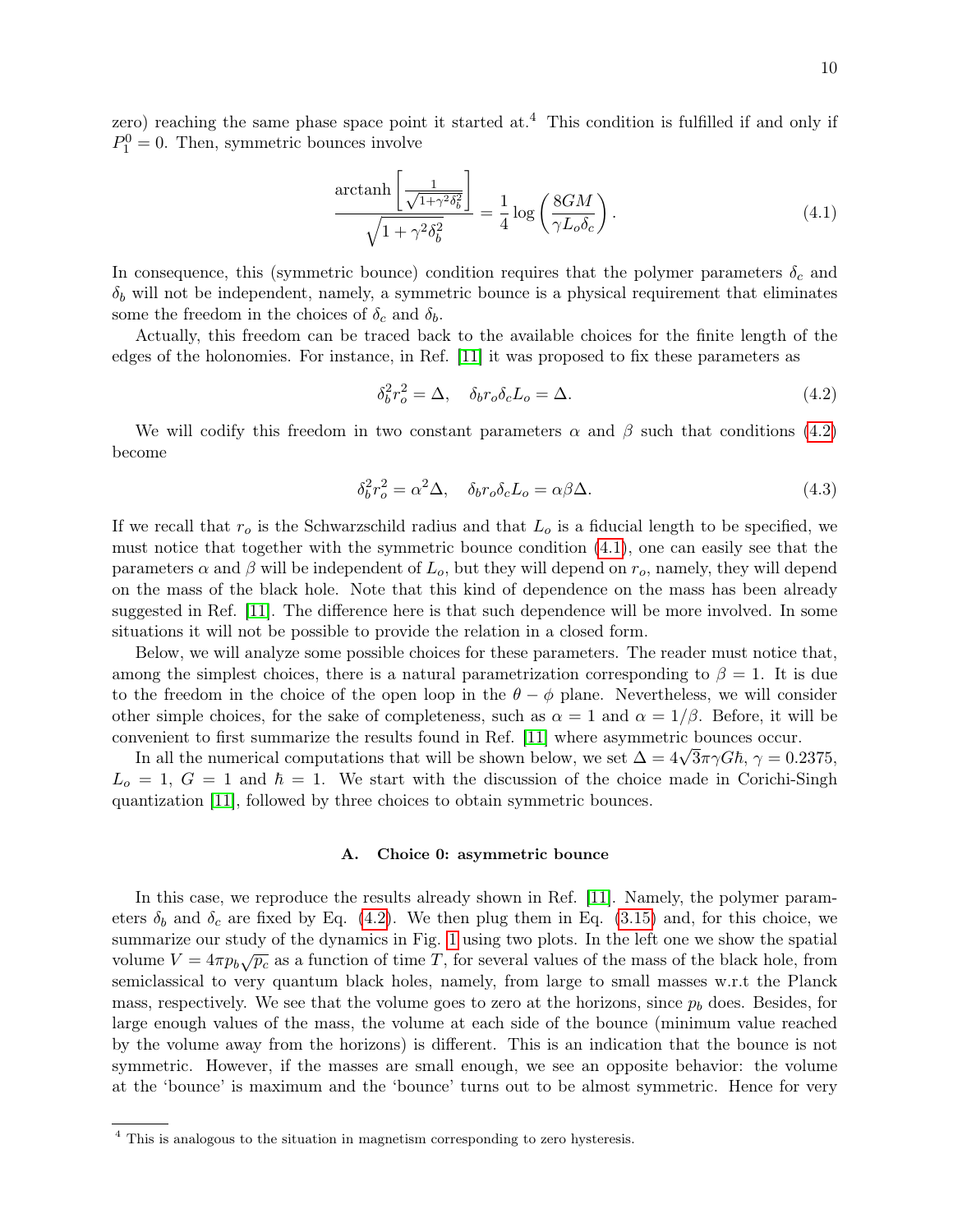

<span id="page-11-0"></span>FIG. 1: The left graph provides the evolution of the spatial volume as a function of the normalized time  $T/T_{hor}$ . The curves ranging from thickest to the thinnest correspond to  $M = 0.1, 0.3, 1, 10, 1000$  (in Planck units), respectively. In the right graph we plot the values of the volume at the bounce as a function of the mass.

small masses, the bounce turns out to be a recollapse. This appears to be a universal feature of all the choices studied in this manuscript. Using the symmetric bounce condition it is straightforward to see that for the current choice of prescribing areas to the loops, there is no real allowed value of mass M. Thus, a symmetric bounce can be approached but never obtained in Corichi-Singh quantization [\[11\]](#page-22-0).

In the right plot in Fig. [1](#page-11-0) we show the value of the volume at the bounce as a function of the mass. As we see, for a fixed value of the mass, the volume is finite. However, there is a threshold mass where it tends to zero. This is so because for masses equal to or smaller than this threshold mass, there is actually no black hole. Therefore, if one trusts the effective description provided here for very small values of the mass, one finds the existence of a minimum nonzero mass in this scenario. It should be emphasized that the existence of a minimum non-zero mass of the black hole and a recollapse replacing the bounce for tiny black holes are novel results noticed here for the first time in loop quantization of Schwarzschild interior.

#### B. Choice 1:  $\beta = 1$

From now on, we will study the symmetric bounce scenarios, starting with the choice  $\beta = 1$  in Eq. [\(4.3\)](#page-10-2). We obtain

$$
\delta_b = \alpha \frac{\sqrt{\Delta}}{r_o}, \quad \delta_c = \frac{\sqrt{\Delta}}{L_o}.
$$
\n(4.4)

If we substitute these polymer parameters in the symmetric bounce condition given by Eq. [\(4.1\)](#page-10-1), namely

<span id="page-11-1"></span>
$$
\frac{1}{G\gamma\left(\sqrt{1+\alpha^2\frac{\gamma^2\Delta}{(2GM)^2}}\right)}\arctanh\left[\frac{1}{\sqrt{1+\alpha^2\frac{\gamma^2\Delta}{(2GM)^2}}}\right] = \frac{1}{4G\gamma}\log\left[\frac{8GM}{\gamma\sqrt{\Delta}}\right],\tag{4.5}
$$

we can fix the parameter  $\alpha$  in order to fulfill this condition. In order to find the allowed values of  $\alpha$ , in Fig. [2](#page-12-0) we plot the left and right hand sides of Eq. [\(4.5\)](#page-11-1) separately, to find out the solutions given by their intersection points for different values of the mass. The right hand side, since it is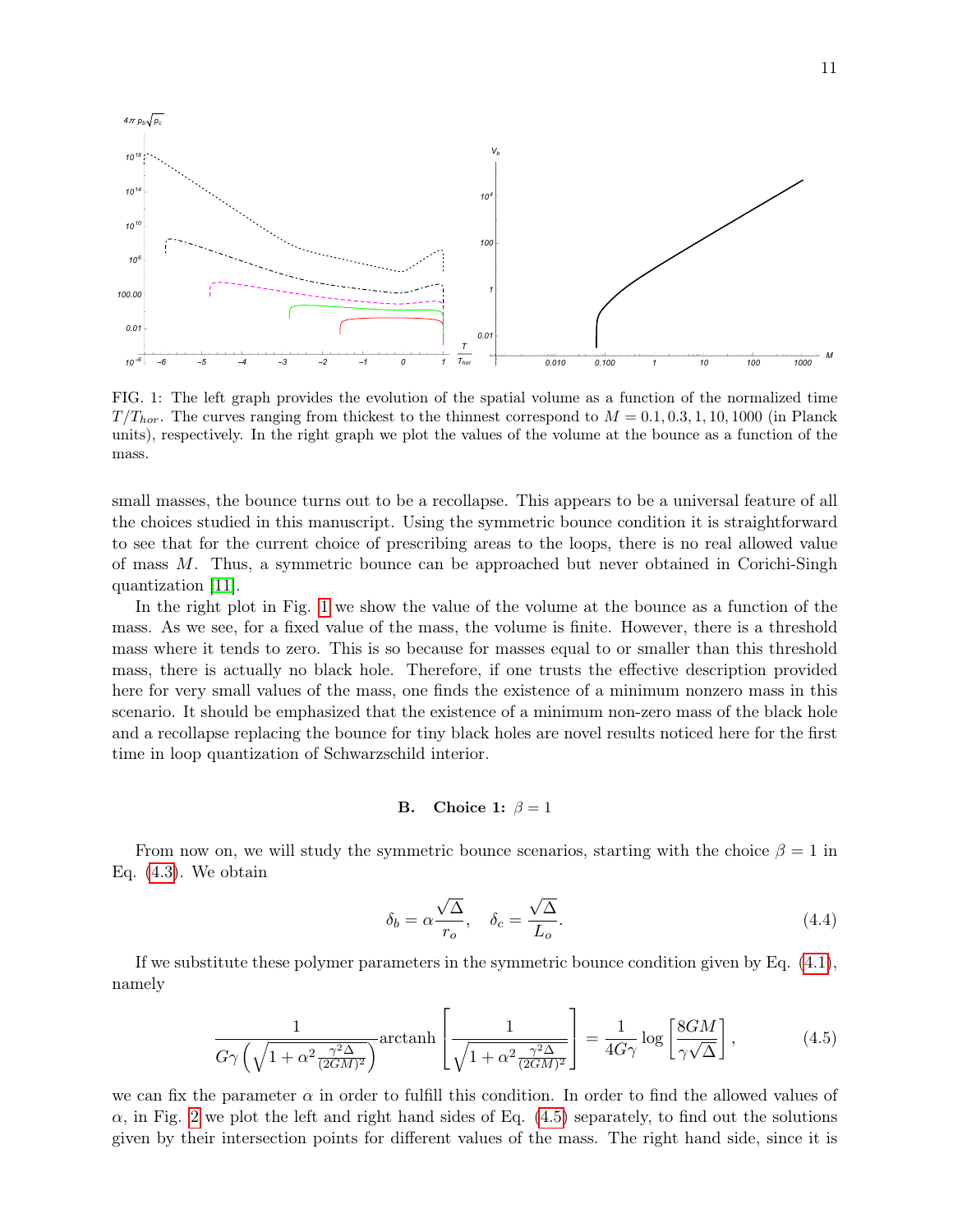

<span id="page-12-0"></span>FIG. 2: In the left graph we plot the left hand side of Eq.  $(4.5)$  as a function of  $\alpha$  for different values of the mass M. The curves ranging from the thickest to the thinnest correspond to  $M = 0.1, 0.3, 1, 10, 1000$  in Planck units, respectively. The horizontal lines correspond to the right hand side of [\(4.5\)](#page-11-1). The right plot provides  $\alpha$  as a function of M in the intersection points of the left graph.



<span id="page-12-1"></span>FIG. 3: In the left graph we plot the logarithmic of  $p_b$  as a function of the logarithm of  $p_c$  for different values of the mass  $M$ . The right graph provides the evolution of the spatial volume as a function of the normalized time  $T/T_{hor}$ . The curves ranging from the thickest to the thinnest correspond to  $M = 0.05, 0.1, 0.3, 1, 10, 1000$  in Planck units respectively.

independent of  $\alpha$ , is represented by the horizontal lines. As we see in the second graph of Fig. [2,](#page-12-0)  $\alpha$  has a minimum around  $M = 0.1$  (in Planck units), increasing on either side of this point. Let us also notice that for higher masses,  $\alpha$  increases as a function of the mass following a power law.

We have also plotted the dynamical evolution of the triads and the spatial volume in Fig. [3.](#page-12-1) As we see in the left graph, the value of  $p_b$  goes to zero at the horizon. Regarding  $p_c$ , its value at the horizon is slightly higher than its classical value  $(2GM)^2$ . This is due to the small quantum corrections of the polymeric description. Besides, these curves enclose a vanishing area when ranging from horizon to horizon. This indicates that the bounce is symmetric. In the right graph we see that the spatial volume takes its absolute minimum value at the horizons (it vanishes there), as in the classical theory. For masses higher than 0.1 it has a local minimum at the bounce, however those local minima become local maxima at the bounce for smaller masses. The bounce turns out to be a quantum recollapse for such small black hole masses.

Besides, we plot the bounce volume versus the mass in Fig. [4.](#page-13-0) We see that it monotonically increases with the mass. We must notice that there is a change in the behavior around  $M = 0.1$ .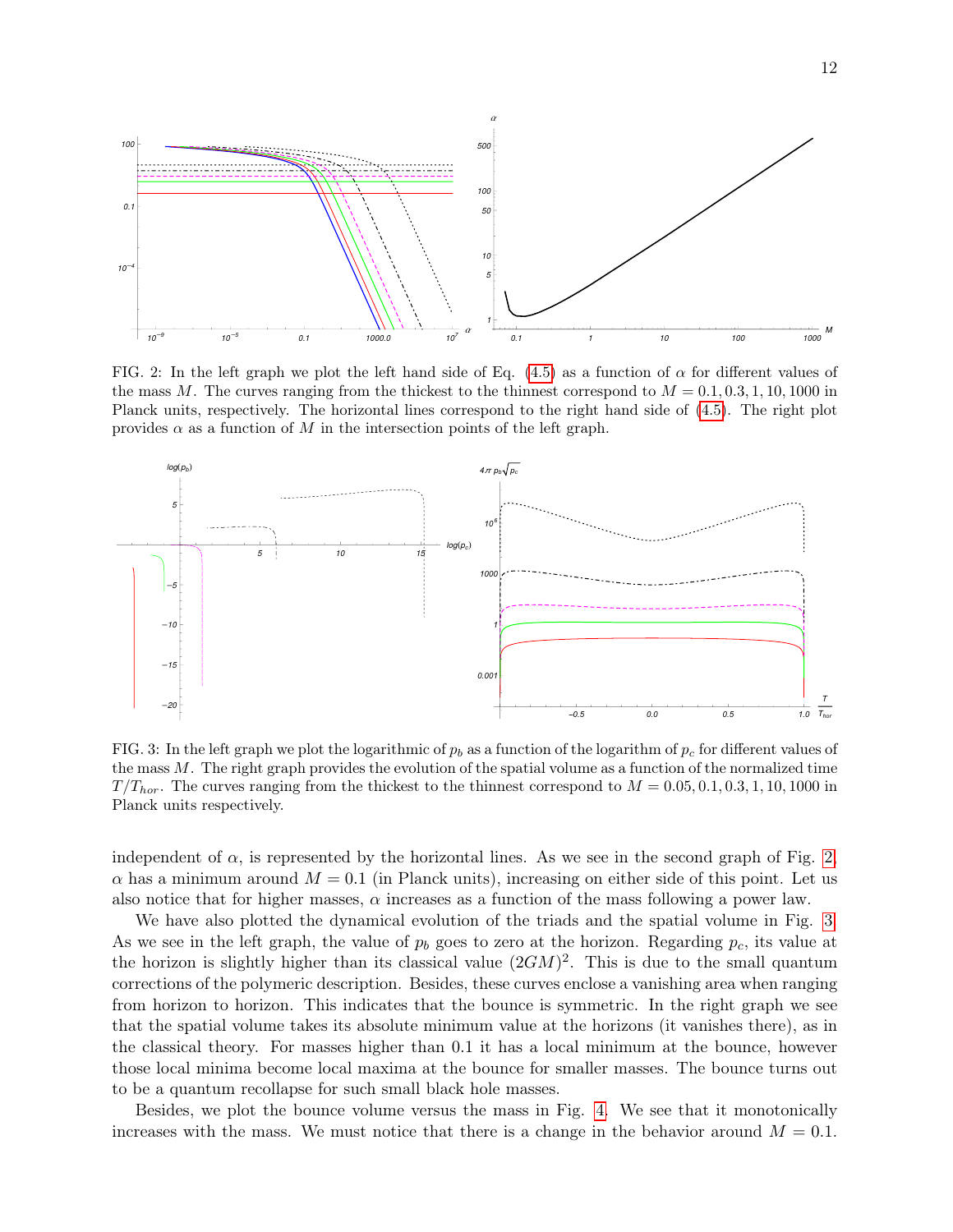

<span id="page-13-0"></span>FIG. 4: Volume at the bounce as a function of mass for option  $\beta = 1$ 

This corresponds to the turn around in the value of  $\alpha$  as we go to lower masses, and for these masses the volume reaches local maxima at the bounce (instead of minima). The turn around in  $\alpha$  as a function of M does not lead to a turn around in the behavior of the volume a the bounce, but there is a change in the way the volume depends on the mass for these extremely low masses. We should note that for such a range of parameters we are essentially reaching the regime where effective spacetime description may not be well trusted, but in any case it will be interesting to gain more insights on this behavior. We find that this peculiar behavior for masses below 0.1 is shared with all the other cases considered here.

## C. Choice 2:  $\alpha = 1$

We now proceed with another possible choice for the polymer parameters which allows symmetric bounce. We fix the length of the open loop as  $\alpha = 1$ . Then, the polymer parameters take the form

<span id="page-13-1"></span>
$$
\delta_b = \frac{\sqrt{\Delta}}{r_o}, \quad \delta_c = \beta \frac{\sqrt{\Delta}}{L_o}.
$$
\n(4.6)

The loop with length determined by  $\beta$ , will be actually fixed by the symmetric bounce condition [\(4.1\)](#page-10-1)

$$
\frac{1}{G\gamma \left(\sqrt{1 + \frac{\gamma^2 \Delta}{(2GM)^2}}\right)} \operatorname{arctanh}\left[\frac{1}{\sqrt{1 + \frac{\gamma^2 \Delta}{(2GM)^2}}}\right] = \frac{1}{4G\gamma} \log \left[\frac{8GM}{\beta \gamma \sqrt{\Delta}}\right].
$$
 (4.7)

Unlike the choice 1 for polymer parameters, this time this expression can be solved analytically for β, yielding

<span id="page-13-2"></span>
$$
\beta = \frac{8GM}{\gamma\sqrt{\Delta}} \frac{(b_o - 1)^{2/b_o}}{(b_o + 1)^{2/b_o}},\tag{4.8}
$$

recalling that in this case

<span id="page-13-3"></span>
$$
b_o = \sqrt{1 + \frac{\gamma^2 \Delta}{(2GM)^2}}.\tag{4.9}
$$

It is useful to consider the asymptotic behavior of  $\beta$ :

<span id="page-13-4"></span>
$$
\lim_{M \to \infty} \beta = \frac{\gamma^3 \Delta^{3/2}}{32G^3 M^3} + \mathcal{O}(M^{-5} \log[M]), \quad \lim_{M \to 0} \beta = \frac{8GM}{\gamma \sqrt{\Delta}} + \mathcal{O}(M^3). \tag{4.10}
$$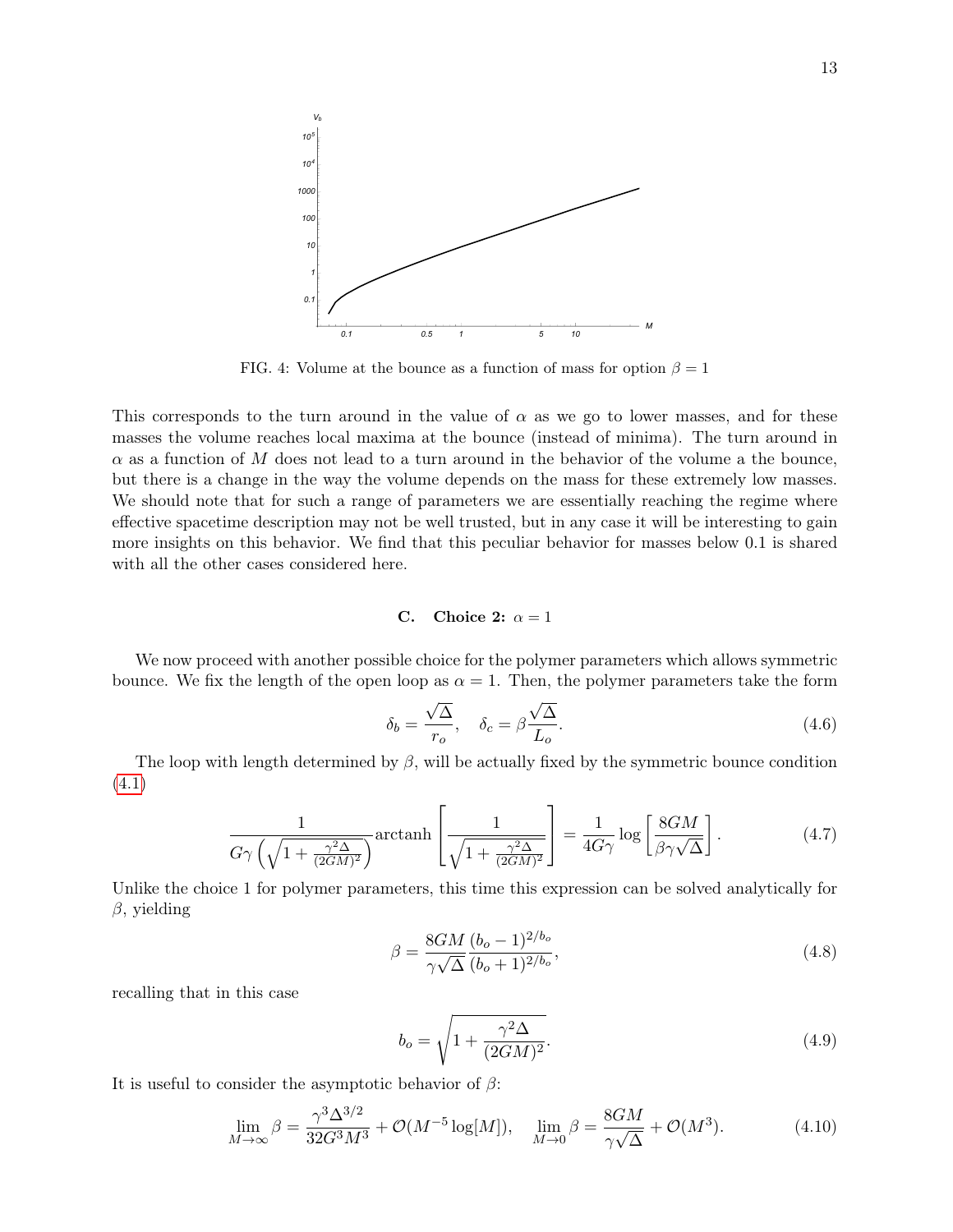

<span id="page-14-0"></span>FIG. 5: The parameter  $\beta$  is plotted as a function of the mass M for choice 2.

In both cases (small and large black hole masses), the parameter  $\beta$  goes to zero. In Fig. [5](#page-14-0) we plot  $\beta$  as a function of the mass M. We see that it goes to zero for sufficiently small and large values of the mass, and its maximum is around  $M = 0.2$  (in Planck units).

Regarding the triad components, analytical expressions can be provided as functions of T and the mass M. We do not give here the expressions, but one can obtain them by replacing in Eqs.  $(3.15)$  the Eqs.  $(4.6)$ ,  $(4.8)$  and  $(4.9)$ . In Fig. [6](#page-15-0) we plot the dynamical evolution of the triads and the spatial volume. As we see in the left graph  $p_b$  goes to zero at the horizon and  $p_c$  is again slightly higher than its classical value  $(2GM)^2$ , as it is expected from the contribution of the small quantum corrections. The triads  $p_c$  and  $p_b$  evaluated at the bounce take the form

$$
p_c(T=0) = \gamma \sqrt{\Delta}GM\beta(M), \quad p_b(T=0) = \frac{L_o\gamma\sqrt{\Delta}}{1 + \frac{\gamma^2\Delta}{4G^2M^2}}.
$$
\n(4.11)

Then, we see that, from Eq. [\(4.10\)](#page-13-4), at large values of the mass M, the triad  $p_c$  at the bounce decreases quadratically (at leading order) as a function of the mass while  $p_b$  converges to the constant value  $L_o \gamma \sqrt{\Delta}$ . On the other hand, for very small mass M, both  $p_c$  and  $p_b$  at the bounce behave, at leading order, as quadratic functions of the mass. In the right graph we show the behavior of the spatial volume. It takes its minimum absolute value at the horizons, since it vanishes there. Just like the previous cases, the volume reaches a local minimum at the bounce if the mass is higher than 0.1, but for smaller values of the mass the volume reaches a local maxima. However, unlike the previous case, the turn around in the value of  $\beta$  causes a turn around in the bounce volume as well. This is shown in Fig. [7](#page-15-1) where we show the volume at the bounce versus the mass  $M$ . We see that it is no longer a monotonic function of the mass.

#### D. Choice 3:  $\beta = 1/\alpha$

Now we will proceed with the most interesting choice among the ones considered here. The reason is that this choice allows us to work with a closed loop since, from Eq. [\(4.3\)](#page-10-2) we get

$$
\delta_b r_o \delta_c L_o = \Delta, \tag{4.12}
$$

in partial agreement with Ref. [\[11\]](#page-22-0). The choice  $\beta = 1/\alpha$  amounts to

$$
\delta_b = \alpha \frac{\sqrt{\Delta}}{r_o}, \quad \delta_c = \frac{\sqrt{\Delta}}{L_o \alpha}.
$$
\n(4.13)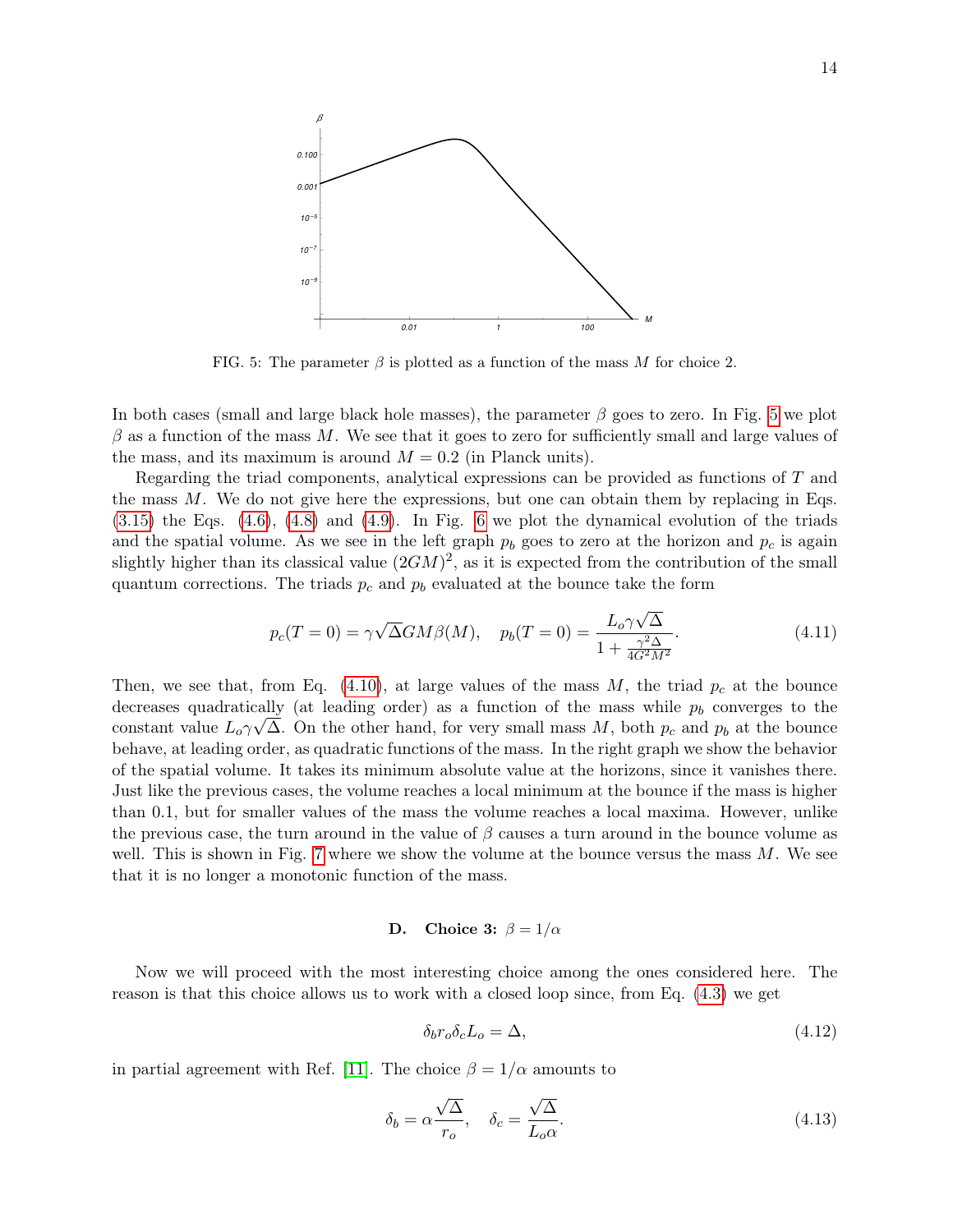

<span id="page-15-0"></span>FIG. 6: In the left graph we plot the logarithmic of  $p_b$  as a function of the logarithm of  $p_c$  for different values of the mass  $M$ . The right graph provides the evolution of the spatial volume as a function of the normalized time  $T/T_{hor}$ . The curves ranging from the thickest to the thinnest correspond to  $M = 0.05, 0.1, 0.3, 1, 10, 1000$ , in Planck units, respectively.



<span id="page-15-1"></span>FIG. 7: Bounce volume as a function of mass for case  $\alpha = 1$ .

Together with the symmetric bounce condition [\(4.1\)](#page-10-1)

<span id="page-15-2"></span>
$$
\frac{1}{\sqrt{1+\alpha^2 \frac{\gamma^2 \Delta}{(2GM)^2}}} \arctanh\left[\frac{1}{\sqrt{1+\alpha^2 \frac{\gamma^2 \Delta}{(2GM)^2}}}\right] = \frac{1}{4} \log\left[\frac{8GM\alpha}{\gamma\sqrt{\Delta}}\right],\tag{4.14}
$$

we can fix  $\alpha$  as in the previous sections. Unlike the case of choice 2, we do not have a closed form expression for  $\alpha$ . To find the allowed values of  $\alpha$ , in Fig. [8](#page-16-0) we plot the left and right hand sides of Eq. [\(4.14\)](#page-15-2) separately for different values of the mass M. The intersection points show that  $\alpha$ grows monotonically with the mass of the black hole M, just like for the case  $\beta = 1$ .

We note the striking similarity between the graphs obtained for the variation in  $\alpha$  with M in the present case with the case  $\beta = 1$ . First note that the left hand side of the symmetric bounce condition is identical in both cases and hence generate identical curves on the graph. In the present case, even though the plots for the right hand side look quite different from the case  $\beta = 1$  (choice 1), the behavior of  $\alpha$  as a function of M has similarities with respect to the case  $\beta = 1$ , as shown in the left graph of Fig. [8.](#page-16-0) We also find that the behavior of the triads and the spatial volume in the present case are similar to the case  $\beta = 1$ , as shown in Fig. [9.](#page-16-1) There, we have plotted the dynamical evolution of the triads and the spatial volume. As we see in the left graph, the value of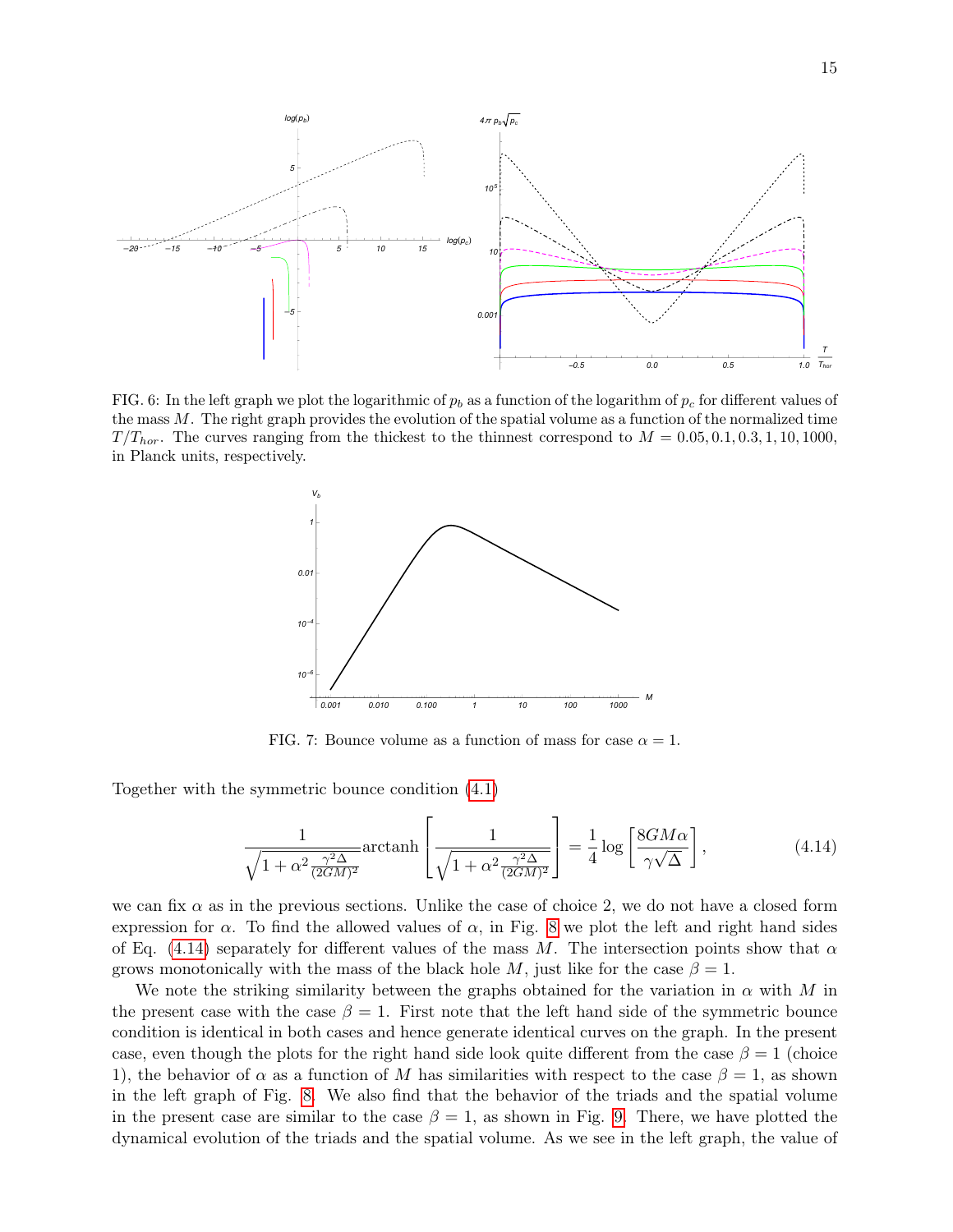

<span id="page-16-0"></span>FIG. 8: In the left graph we plot the left and right hand side of Eq. [\(4.14\)](#page-15-2) as a function of  $\alpha$  for several values of the mass M. The curves ranging from thickest to the thinnest correspond to  $M = 0.05, 0.1, 0.3, 1, 10, 1000$ (in Planck units), respectively. The curves converging on the left of the graph are of the left hand side of Eq. [\(4.14\)](#page-15-2), and vice-versa. The right graph provides  $\alpha$  as a function of M in the intersection points of the left graph.



<span id="page-16-1"></span>FIG. 9: In the left graph we plot the logarithmic of  $p_b$  as a function of the logarithm of  $p_c$  for different values of the mass  $M$ . The right graph provides the evolution of the spatial volume as a function of the normalized time  $T/T_{hor}$ . The curves ranging from the thickest to the thinnest correspond to  $M = 0.05, 0.1, 0.3, 1, 10, 1000$ , in Planck units, respectively.

 $p_b$  goes to zero at the horizon. Regarding  $p_c$ , due to quantum geometry corrections, its value at the horizon is slightly higher than its classical value  $(2GM)^2$ , as in the previous cases. The behavior of the spatial volume as a function of time and mass is very similar to the situation in choice 1. It shows the same peculiar behavior where the spatial volume for masses lower than a certain value is a convex function of time and reaches a global maximum (instead of a local minimum) at the bounce. This transition from normal to abnormal behavior is clearly indicated by the kink in the graph of bounce volume versus mass shown in Fig. [10,](#page-17-0) where we show the value of the spatial volume at the bounce as a function of the mass  $M$ . It turns out to be a monotonically growing function of the mass M.

Finally, for completeness, in Fig. [11](#page-17-1) we include a Penrose diagram for these spacetimes. We only show the interior spacetime as the quantizations studied in this manuscript do not yet include the exterior spacetime. In the Penrose diagram, the black and white hole horizons are denoted by  $H_{BH}$  and  $H_{WH}$ , respectively. Horizontal curves represent Cauchy surfaces (T = const.) while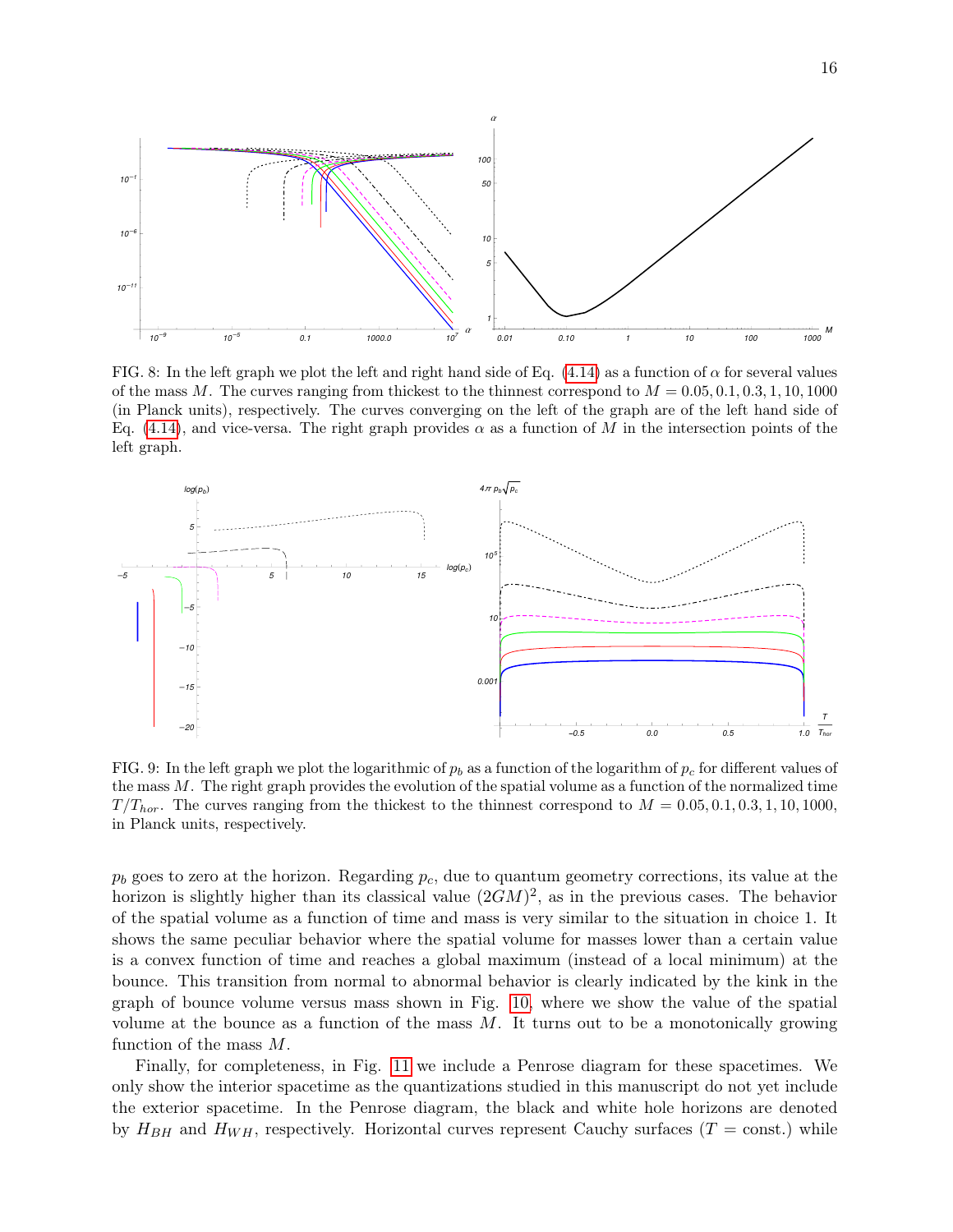

<span id="page-17-0"></span>FIG. 10: Bounce volume as a function of mass for case  $\alpha = 1$ .

vertical curves denote  $x = \text{const.}$  observers. As usual,  $i^{\pm}$  represent  $T \to \pm T_{\text{hor}}$ , while  $i^0$  denotes  $x = 0$  and  $x = L_0$  (notice the symmetry of the diagram). A test observer which falls from the black hole horizon passes through the quantum gravitational regime, represented by red (shaded) dashed curves, and reaches the white hole horizon without encountering the classical singularity. Due to quantum geometric effects, the latter is removed from the effective spacetime. Due to the symmetric bounces in prescriptions I, II and III, the  $T = 0$  curve which represents the bounce time lies in the middle of the dashed regime. For the prescription in Corichi-Singh model, this region is not expected to be symmetric.



<span id="page-17-1"></span>FIG. 11: Penrose diagram for the interior of Schwarzschild spacetime undergoing symmetric bounce to white hole solution is shown.

#### V. CONCLUSIONS

Unlike the classical theory where the evolution in cosmological and gravitational collapse scenarios ends in a singularity, there is a growing evidence from various investigations over the last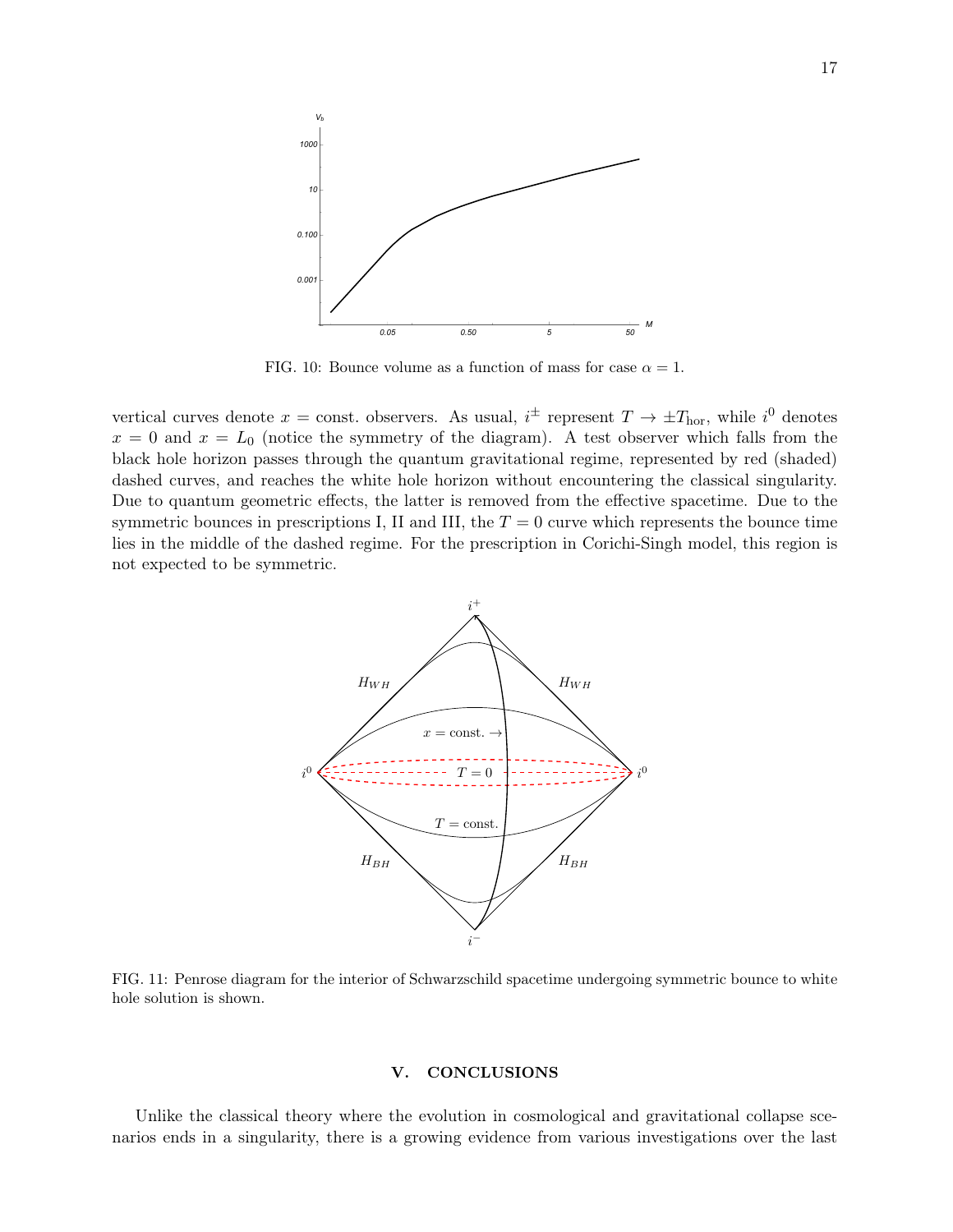decade, that modifications from loop quantum gravity robustly lead to resolution of singularities. Quantum bounce has been a generic feature of all the spacetimes studied so far, starting from the first results in isotropic and homogeneous settings in LQC [\[18,](#page-22-6) [19,](#page-22-7) [33,](#page-22-17) [34,](#page-22-18) [58\]](#page-23-14) to the black hole interior as discussed in this manuscript. However, depending on the spacetime the structure of the singularity and of the bounce can be quite different especially when the spacetime has non-zero anisotropies. The non-vanishing Weyl curvature results in an anisotropic approach to singularity causing the bounce to be asymmetric. In the Schwarzschild interior, which is isometric to the Kantowski-Sachs vacuum spacetime, the situation has so far been believed to be similar. In the only known quantization so far in which physics does not depend on the fiducial cell and which yields a well defined infra-red limit as GR, the bounce from the black hole to the white hole turns out to be highly asymmetric. So much that the mass of the child white hole is a quartic power of the mass of the mother black hole [\[11\]](#page-22-0). The main objective of our analysis was to understand whether a symmetric bounce is possible in this quantization or its modification without spoiling any of its nice features.

To answer the above question we used the Dirac's method for constrained theories. After identifying (partial) Dirac observables we wrote the Hamiltonian constraint in terms of them and performed a gauge fixing to identify a geometrical clock. This approach allows us to extract a symmetric bounce condition in terms of the Dirac observables and the internal clock. One of the advantages of this strategy is that the model can be eventually quantized within a reduced phase space quantization. Though we do not perform a quantization, we study the physical implications within the classical and the effective loop dynamics. Our analysis can be therefore viewed as a first concrete step towards exploring the viability of a quantization yielding a symmetric bounce.

The main result of our analysis is that symmetric bounce is indeed possible by slightly modifying the quantization prescription put forward in Ref. [\[11\]](#page-22-0). If the assignment of the minimum area of the loops over which holonomies are considered has some freedom, which we parameterized using  $\alpha$ and  $\beta$  in Sec. IV, then given the mass of the black hole and using effective dynamics one can choose  $\alpha$  and β such that the child white hole mass turns out to be identical to the mother black hole mass. Among the three choices considered which yield symmetric bounce, choice 3 is closest to the Corichi-Singh quantization and the most frugal choice because it only exploits a remaining freedom in the original quantization which deals with the assignment of area to the open loop. However it is important to note that the freedom considered in all the choices may have origins in the full theory. In loop quantum gravity, using coherent state techniques there is already evidence [\[46\]](#page-23-4) that the cosmological sector corresponds not exactly to LQC but a modification which can be understood as arising from difference in assigning the area to the loops over which holonomies are considered. If such a result holds for the Kantowski-Sachs vacuum spacetime then all the considered choices would be potentially viable.

We find that the symmetric bounce condition can never be fulfilled in the Corichi-Singh quantization for any real value of the black hole mass. For the small masses the bounce tends to be symmetric but an exact symmetry can not be achieved. It is notable that the features of the effective dynamics for very small masses (less than Planck mass) are essentially similar for all the choices considered in this manuscript. In all of the choices the bounce volume is a non-linear function of the black hole mass, and a non-monotonic function in choice 2 considered in Sec. IV. We find some novel results from the effective dynamics for all the choices including the Corichi-Singh quantization. On the one hand, there exists a smallest mass, approximately  $M \sim 0.1$ , below which effective dynamics does not permit a black hole solution. This is actually in good agreement with recent quantizations of the full spherically symmetric spacetime [\[8,](#page-21-4) [9\]](#page-21-5). On the other hand, for small masses such that the Schwarzschild radius is of the order or smaller than the discreteness scale, the bounce in the interior is replaced by a recollapse. This is a purely quantum behavior which has no classical analog for this particular spacetime. It might happen that the effective dynamics studied here is not valid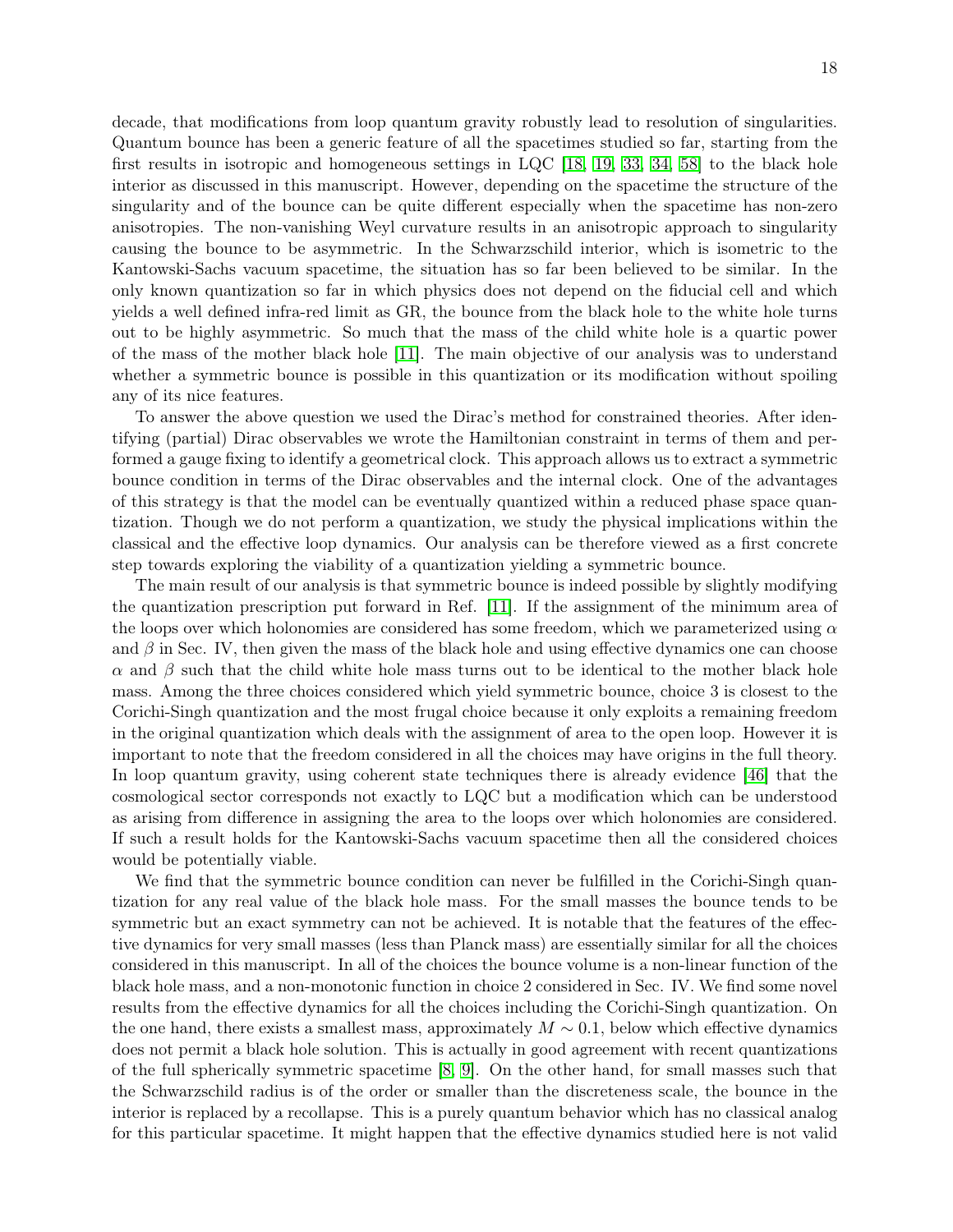anymore. In any case, this is an intriguing result which needs to be investigated further in a future work. Apart from these generic results, we find non-trivial relationships between the behavior of the parameters  $\alpha$  and  $\beta$  with the mass of the black hole for different choices of the area of the loop assignment. The behavior of the volume at the bounce also shows a non-trivial behavior as function of the mass of the black hole. These relationships also need to be carefully understood to gain more insights on each of the choices. It is to be emphasized that all these results are new and quite unanticipated from the previous studies of loop quantization of the Kantowski-Sachs spacetime.

It is important to comment on one of the main technical differences of our analysis which distinguishes it from the Corichi-Singh quantization [\[11\]](#page-22-0). As in the Corichi-Singh quantization the areas of the loops depend on the mass of the black hole the important difference is that in our analysis one needs to know about the effective dynamics in order to find suitable values of the quantization parameters  $\alpha$  and  $\beta$  to find a symmetric bounce. Unlike the Corichi-Singh quantization where, given the mass of a black hole a quantum theory can be constructed, in our treatment the quantization parameters need to be tuned to a particular value – an exercise which depends on solving the effective Hamiltonian constraint. This requires a two step process. In the first step, given a black hole mass in a generalized Corichi-Singh quantization with to-be-fixed quantization ambiguity parameters, we quantize the model and then deduce the effective dynamics. We then solve for the values of  $\alpha$  and  $\beta$  requiring the symmetric bounce condition. We eventually repeat the quantization procedure with these particular choices of  $\alpha$  and  $\beta$ . This procedure yields the desired loop quantization yielding equal masses of mother black hole and child white hole. In a way the quantization choices we presented here result in an improvement procedure over Corichi-Singh quantization to find a symmetric bounce. Let us also mention that our results are a proof of existence of symmetric bounces in these scenarios rather than a consequence derived from first principles. It would be interesting to study in the future if these choices can actually be obtained from deeper quantum geometry effects.

Existence of the non-singular symmetric quantum gravitational bounce in the Schwarzschild interior as found in this manuscript provides a root to various phenomenological ideas on black hole to white hole transition [\[41](#page-23-2)[–45\]](#page-23-3) which generally assume a symmetric quantum gravity evolution. We have explicitly demonstrated that the quantum gravitational regime near the singularity can result in a symmetric bounce even if the singularity is dominated by the Weyl curvature and is highly anisotropic. Nevertheless, let us mention that this picture is not fully compatible with those of Refs. [\[41–](#page-23-2)[45\]](#page-23-3) since for macroscopic black holes quantum gravity corrections seem to be confined within the high curvature regimes (close to the horizon we recover GR in a very good approximation). Still our work provides a platform for these studies and the understanding of their phenomenological aspects more rigorously [\[62\]](#page-23-16). In fact using the techniques presented in our analysis it is quite straightforward to offset the symmetry of the bounce using quantization parameters  $\alpha$  and  $\beta$ . Furthermore, the technique can be replicated in various different spacetimes which are loop quantized. As an example, it will be interesting to see whether the asymmetric bounces in Bianchi spacetimes can be made symmetric using similar prescriptions. Finally, our work provides a rigorous stage for phenomenological explorations in quantum gravitational black hole physics where symmetric bounces have played a central role. It remains to be seen how such phenomenological studies can be linked to future observations.

#### Acknowledgments

This work is partially supported by NSF grants PHY-1404240 and PHY-1454832. J. O. acknowledges the partial support by NSF grants PHY-1305000 and PHY-1505411, the Eberly research funds of Penn State University (USA), the grant MICINN FIS2014-54800-C2-2-P (Spain), and Pedeciba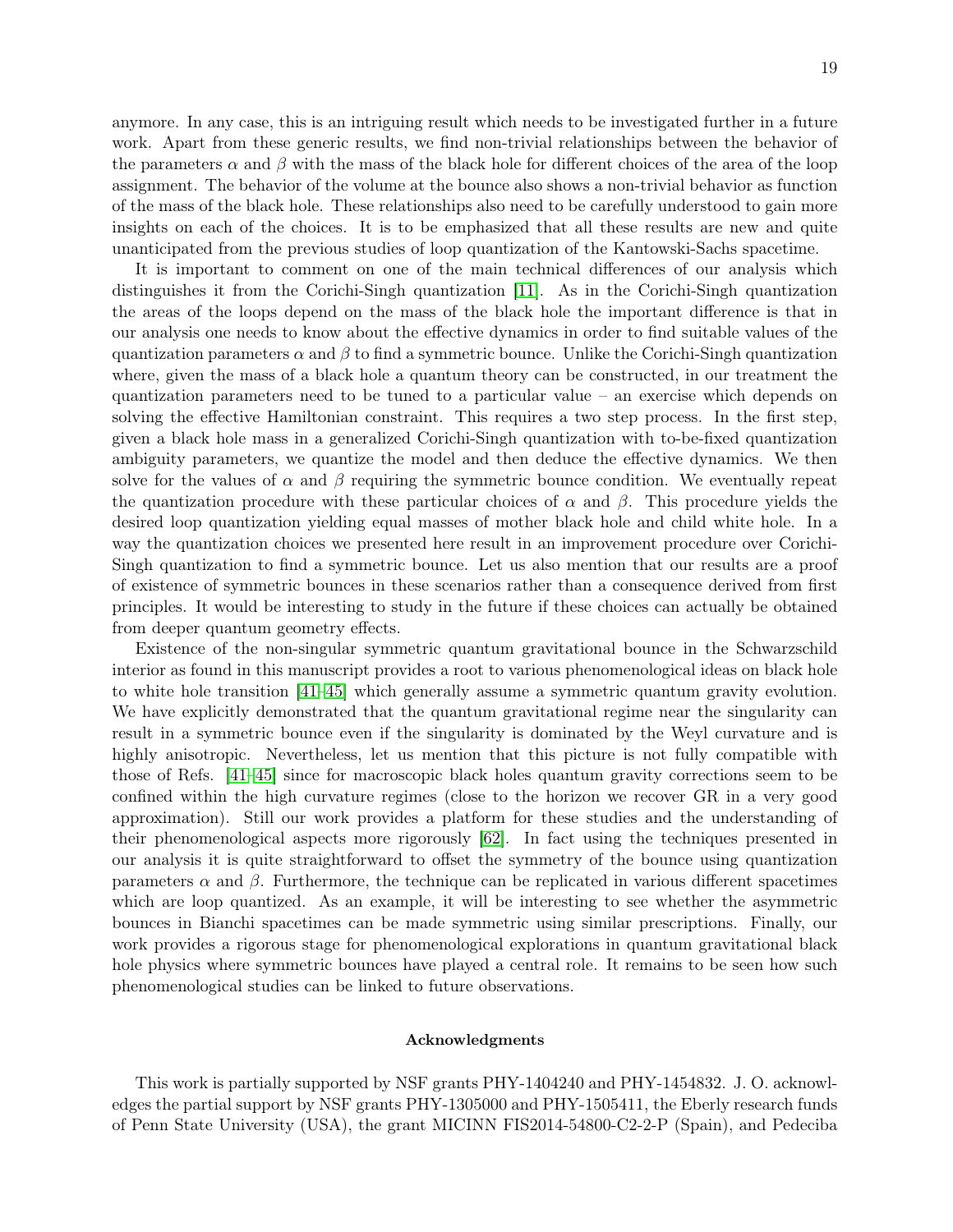#### <span id="page-20-0"></span>Appendix A: Gauge fixing  $p_1 = \tilde{\tau}$  in classical general relativity

In this Appendix we provide an alternative gauge fixing, with respect to the one adopted in Sec. [II B,](#page-5-4) corresponding to the second class condition  $\tilde{\Phi} = p_1 - \tilde{\tau} \approx 0$ , where  $\tilde{\tau}$  plays now the role of time, such that it takes any value in the negative real line (since  $p_1 \leq 0$ ). Preservation of this condition upon evolution

$$
0 \approx \dot{\tilde{\Phi}} = \{p_1, H_{\text{class}}\} - 1,\tag{A1}
$$

determines, on shell, the lapse function

$$
N = \frac{\gamma}{8\pi\sqrt{1 - e^{2G\gamma\tau}}} e^{G\gamma(3\tau + p_2^0)} \sqrt{\frac{|o_2|}{2}}.
$$
\n(A2)

Besides, we have  $o_1 \approx -o_2$ . The reduced action is now given by

$$
S_{\rm red} = \int d\tilde{\tau} \left( p_2 \dot{o}_2 - \tilde{h}_{\rm red} \right), \tag{A3}
$$

with  $\tilde{h}_{\text{red}} = -o_2$ . The dynamics can be easily solved as in the gauge fixing adopted in Sec. IIB. It turns out that  $o_2$  is a constant of the motion and  $p_2 = \tilde{\tau} + p_2^0$ , with  $p_2^0$  another constant of the motion.

As before, we can express the observables  $(o_2, p_2^0)$  in terms of the mass of the black hole and the fiducial length through the conditions at the horizon  $p_b(\tilde{\tau}_{hor}) = 0 = b(\tilde{\tau}_{hor}), p_c(\tilde{\tau}_{hor}) = (2GM)^2$  and  $c(\tilde{\tau}_{\rm hor}) = \frac{\gamma L_o}{4GM}.$ 

Therefore, using again Eqs. [\(2.12\)](#page-5-0) and [\(2.13\)](#page-5-1), one can see that  $\tilde{\tau}_{\text{hor}} = 0$ , and  $o_2$  and  $p_2^0$  as

$$
p_2^0 = \frac{1}{4\gamma G} \log \left( \frac{4GM}{\gamma L_o} \right), \quad o_2 = 2GM\gamma L_o.
$$
 (A4)

Hence,  $o_2$  and  $p_2^0$  are completely determined by the mass M of the black hole. Besides, in this gauge fixing, triads and connections as functions of time take the form

$$
c(\tilde{\tau}) = \frac{\gamma L_o}{4GM} e^{-4G\gamma \tilde{\tau}}, \quad p_c(\tilde{\tau}) = (2GM)^2 e^{4G\gamma \tilde{\tau}}, \tag{A5}
$$

$$
b(\tilde{\tau}) = -\gamma e^{-G\gamma\tilde{\tau}} \sqrt{1 - e^{2G\gamma\tilde{\tau}}}, \quad p_b(\tilde{\tau}) = 2GML_o e^{G\gamma\tilde{\tau}} \sqrt{1 - e^{2G\gamma\tilde{\tau}}}.
$$
 (A6)

Here, we consider again the sector where  $p_b(\tilde{\tau}) \geq 0$  for all  $\tilde{\tau}$ , which involves  $\epsilon_c = 1$  and  $\epsilon_b = -1$ . Besides, the time  $\tilde{\tau} \in (-\infty, 0]$  and the singularity is located at  $\tilde{\tau} \to -\infty$ .

# <span id="page-20-1"></span>Appendix B: Gauge fixing condition  $P_1 = \tilde{T}$  in effective loop quantum cosmology

Another gauge fixing condition that can be adopted within the effective dynamics in loop quantum cosmology corresponds to the second class condition  $\tilde{\Psi} = P_1 - \tilde{T} \approx 0$ . Preservation of this condition upon evolution

$$
0 \approx \dot{\tilde{\Psi}} = \{P_1, H_{\text{LQC}}\} - 1,\tag{B1}
$$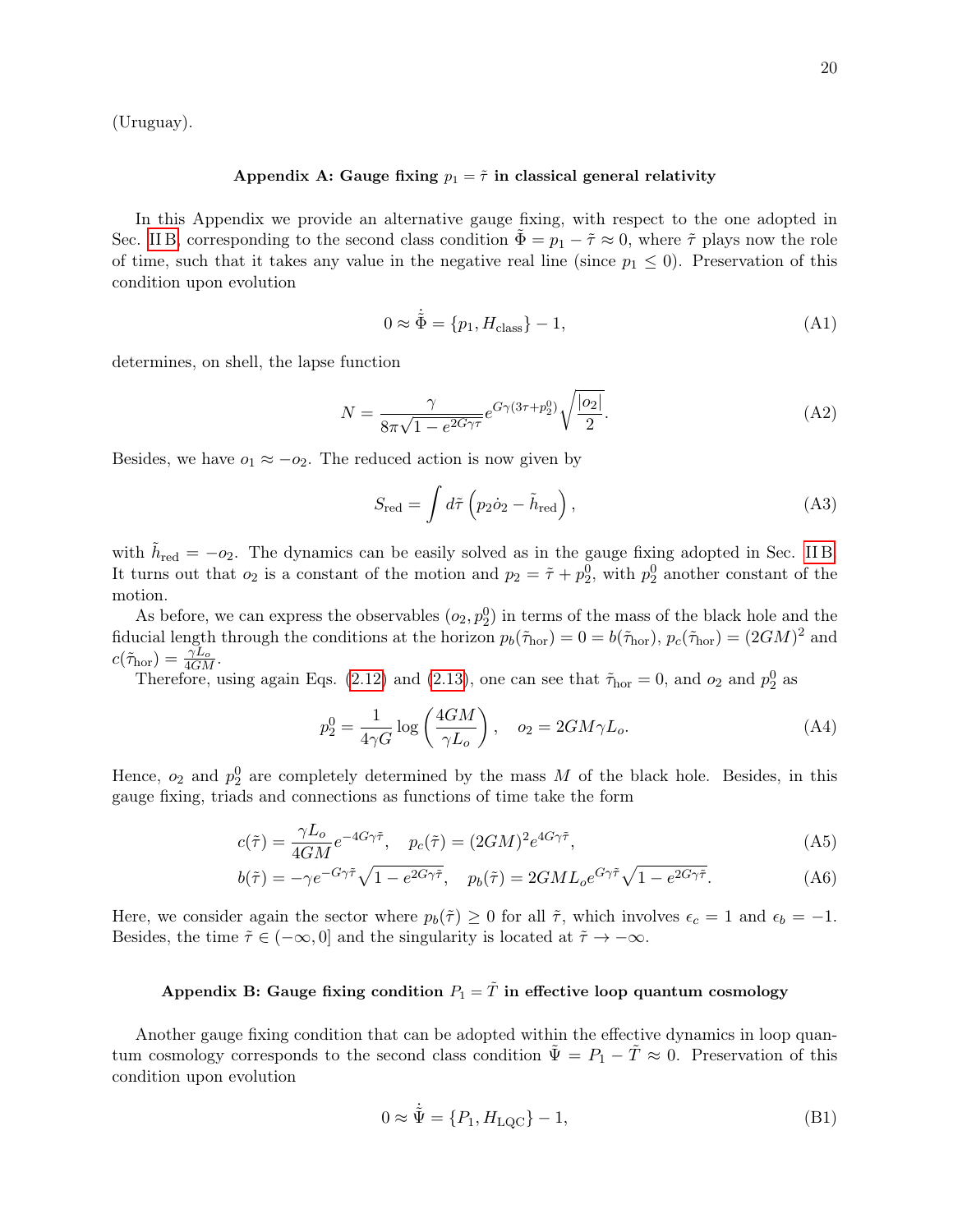and after evaluation on shell, allows us to fix the lapse function

$$
N = \epsilon_c \epsilon_b \frac{\gamma^2}{8\pi} \frac{\sqrt{\frac{\delta_c}{2} |O_2| \cosh\left(4G\gamma P_2\right)}}{\frac{1}{\delta_b} \sqrt{1 - b_o^2 \tanh^2 \left[G\gamma b_o \tilde{T}\right]}}.\tag{B2}
$$

On shell, we have  $O_1 = -O_2$ . The reduced action can be easily computed

$$
S_{\rm red} = \int d\tilde{T} \left( P_2 \dot{O}_2 - \tilde{H}_{\rm red} \right), \tag{B3}
$$

where  $\tilde{H}_{\text{red}} = -O_2$  is the reduced Hamiltonian. The dynamics for this gauge fixing involves that  $O_2$  is a constant of the motion and  $P_2 = T + P_2^0$ , with  $P_2^0$  another constant of the motion.

As we did in Sec. [III B,](#page-8-1) we will start with the identification of the Dirac observables  $o_2$  and  $O_2$ in classical GR and effective LQC, respectively. This amount to

$$
O_2 = 2GM\gamma L_o. \tag{B4}
$$

As we already considered there, we determine the time  $\tilde{T}_{\text{hor}}$  and the observable  $P_2^0$  by means of the conditions on the connections  $c(\tilde{T}_{\text{hor}}) = \gamma L_o/(4GM)$  and  $b(\tilde{T}_{\text{hor}}) = 0$ . This involves

$$
P_2^0 = \frac{1}{4\gamma G} \log \left( \frac{8GM}{\gamma L_o \delta_c} \right) - \tilde{T}_{\text{hor}}, \quad \tilde{T}_{\text{hor}} = \frac{1}{b_o G \gamma} \operatorname{arctanh} \left[ \frac{1}{b_o} \right]. \tag{B5}
$$

In these circumstances, the original phase space variables are given by

$$
c(\tilde{T}) = \frac{2}{\delta_c} \arctan\left(e^{-4G\gamma(\tilde{T} + P_2^0)}\right), \quad p_c(\tilde{T}) = \epsilon_c \frac{\delta_c}{2} O_2 \cosh\left[4G\gamma\left(\tilde{T} + P_2^0\right)\right],\tag{B6}
$$

$$
b(\tilde{T}) = -\epsilon_b \frac{1}{\delta_b} \arccos \left[ b_o \tanh \left( G \gamma b_o \tilde{T} \right) \right],\tag{B7}
$$

$$
p_b(\tilde{T}) = -\epsilon_b \frac{\delta_b O_2}{b_o^2} \cosh^2 \left( G \gamma \tilde{T} b_o \right) \sqrt{1 - b_o^2 \tanh^2 \left[ G \gamma \tilde{T} b_o \right]}.
$$
 (B8)

- <span id="page-21-0"></span>[1] A. Ashtekar and M. Bojowald, "Quantum geometry and the Schwarzschild singularity," Class. Quant. Grav., vol. 23, pp. 391–411, 2006.
- <span id="page-21-1"></span>[2] L. Modesto, "Loop quantum black hole," Class. Quant. Grav., vol. 23, pp. 5587–5602, 2006.
- [3] M. Bojowald and R. Swiderski, "Spherically symmetric quantum geometry: Hamiltonian constraint," Class. Quant. Grav., vol. 23, pp. 2129–2154, 2006.
- [4] V. Husain and O. Winkler, "Quantum Hamiltonian for gravitational collapse," Phys. Rev., vol. D73, p. 124007, 2006.
- [5] D. Cartin and G. Khanna, "Wave functions for the Schwarzschild black hole interior," Phys. Rev., vol. D73, p. 104009, 2006.
- <span id="page-21-3"></span>[6] C. G. Boehmer and K. Vandersloot, "Loop Quantum Dynamics of the Schwarzschild Interior," Phys. Rev., vol. D76, p. 104030, 2007.
- <span id="page-21-2"></span>[7] M. Campiglia, R. Gambini, and J. Pullin, "Loop quantization of spherically symmetric midi-superspaces : The Interior problem," AIP Conf. Proc., vol. 977, pp. 52–63, 2008.
- <span id="page-21-4"></span>[8] R. Gambini and J. Pullin, "Loop quantization of the Schwarzschild black hole," Phys. Rev. Lett., vol. 110, no. 21, p. 211301, 2013.
- <span id="page-21-5"></span>[9] R. Gambini, J. Olmedo, and J. Pullin, "Quantum black holes in Loop Quantum Gravity," Class. Quant. Grav., vol. 31, p. 095009, 2014.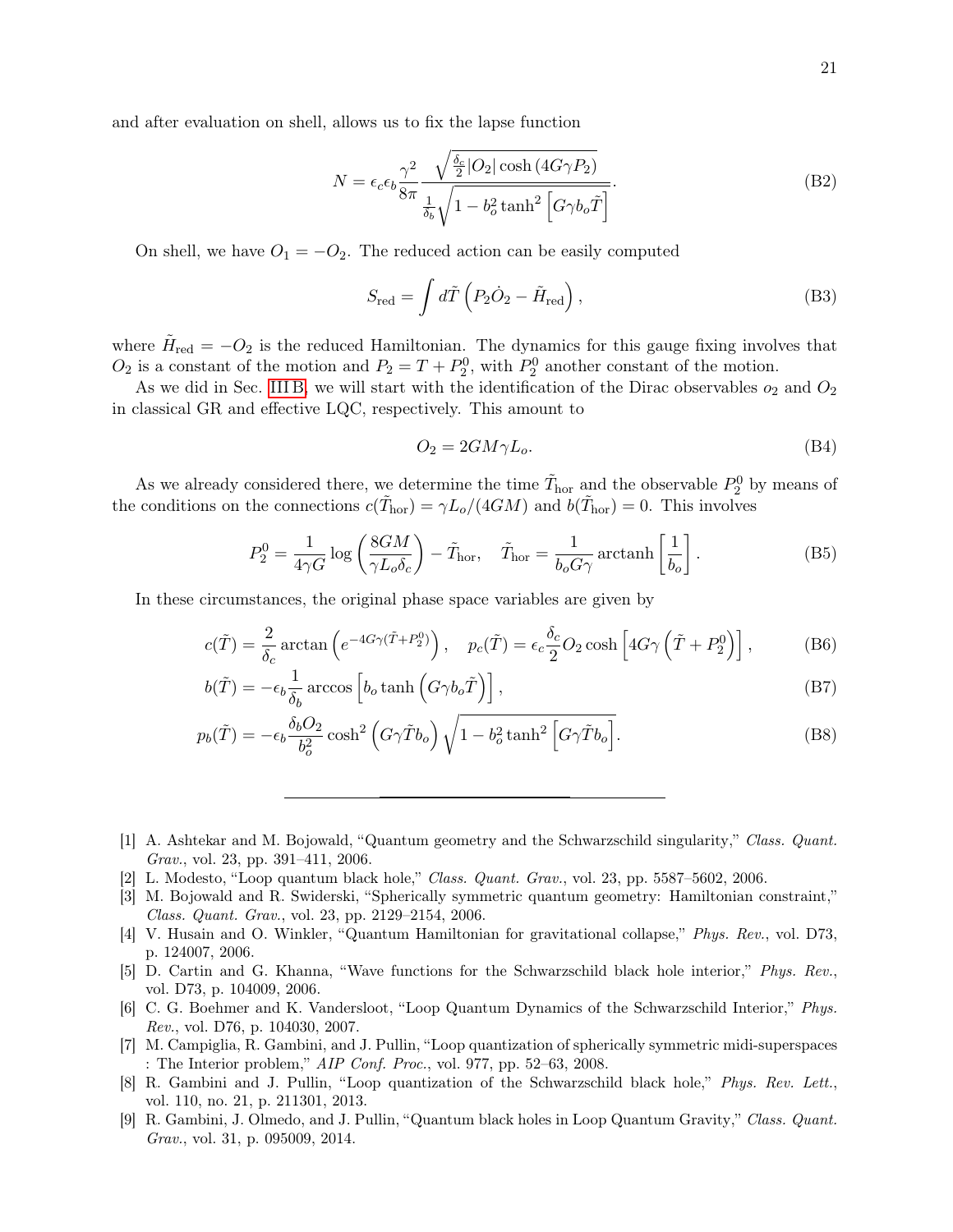- [10] D.-W. Chiou, W.-T. Ni, and A. Tang, "Loop quantization of spherically symmetric midisuperspaces and loop quantum geometry of the maximally extended Schwarzschild spacetime," 2012. [arXiv:1212.1265.](http://arxiv.org/abs/1212.1265)
- <span id="page-22-0"></span>[11] A. Corichi and P. Singh, "Loop quantization of the Schwarzschild interior revisited," Class. Quant. Grav., vol. 33, no. 5, p. 055006, 2016.
- <span id="page-22-1"></span>[12] M. Bojowald, "Loop quantum cosmology," Living Rev. Rel., vol. 11, p. 4, 2008.
- [13] A. Ashtekar and P. Singh, "Loop Quantum Cosmology: A Status Report," Class. Quant. Grav., vol. 28, p. 213001, 2011.
- <span id="page-22-2"></span>[14] I. Agullo and P. Singh, "Loop Quantum Cosmology," chapter in Loop Quantum Gravity: the first 30 years Ed by A. Ashtekar and J. Pullin, World Scientific (2017). [arXiv:1612.01236.](http://arxiv.org/abs/1612.01236)
- <span id="page-22-3"></span>[15] M. Bojowald, D. Cartin, and G. Khanna, "Lattice refining loop quantum cosmology, anisotropic models and stability," Phys. Rev. D, vol. 76, p. 064018, 2007.
- <span id="page-22-4"></span>[16] S. Sabharwal and G. Khanna, "Numerical solutions to lattice-refined models in loop quantum cosmology," Class. Quant. Grav., vol. 25, p. 085009, 2008.
- <span id="page-22-5"></span>[17] A. Ashtekar, M. Bojowald, and J. Lewandowski, "Mathematical structure of loop quantum cosmology," Adv. Theor. Math. Phys., vol. 7, no. 2, pp. 233–268, 2003.
- <span id="page-22-6"></span>[18] A. Ashtekar, T. Pawlowski, and P. Singh, "Quantum Nature of the Big Bang: An Analytical and Numerical Investigation. I.," Phys. Rev., vol. D73, p. 124038, 2006.
- <span id="page-22-7"></span>[19] A. Ashtekar, T. Pawlowski, and P. Singh, "Quantum Nature of the Big Bang: Improved dynamics," Phys. Rev., vol. D74, p. 084003, 2006.
- <span id="page-22-8"></span>[20] D.-W. Chiou, "Phenomenological loop quantum geometry of the Schwarzschild black hole," Phys. Rev., vol. D78, p. 064040, 2008.
- <span id="page-22-9"></span>[21] N. Dadhich, A. Joe, and P. Singh, "Emergence of the product of constant curvature spaces in loop quantum cosmology," Class. Quant. Grav., vol. 32, no. 18, p. 185006, 2015.
- <span id="page-22-10"></span>[22] A. Joe and P. Singh, "Kantowski-Sachs spacetime in loop quantum cosmology: bounds on expansion and shear scalars and the viability of quantization prescriptions," Class. Quant. Grav., vol. 32, no. 1, p. 015009, 2015.
- <span id="page-22-11"></span>[23] S. Saini and P. Singh, "Geodesic completeness and the lack of strong singularities in loop quantum Kantowski-Sachs spacetime," 2016.
- <span id="page-22-12"></span>[24] P. Singh, "Are loop quantum cosmos never singular?," Class. Quant. Grav., vol. 26, p. 125005, 2009.
- [25] P. Singh, "Curvature invariants, geodesics and the strength of singularities in Bianchi-I loop quantum cosmology," Phys. Rev., vol. D85, p. 104011, 2012.
- [26] A. Corichi and P. Singh, "A Geometric perspective on singularity resolution and uniqueness in loop quantum cosmology," Phys. Rev., vol. D80, p. 044024, 2009.
- <span id="page-22-13"></span>[27] P. Singh and E. Wilson-Ewing, "Quantization ambiguities and bounds on geometric scalars in anisotropic loop quantum cosmology," Class. Quant. Grav., vol. 31, p. 035010, 2014.
- <span id="page-22-14"></span>[28] B. Gupt and P. Singh, "Quantum gravitational Kasner transitions in Bianchi-I spacetime," Phys. Rev., vol. D86, p. 024034, 2012.
- <span id="page-22-15"></span>[29] M. Martín-Benito, G. A. Mena Marugán and T. Pawłowski, "Loop Quantization of Vacuum Bianchi I Cosmology," Phys. Rev., vol. D78, p. 064008, 2008.
- [30] M. Martín-Benito, G. A. Mena Marugán and T. Pawłowski, "Physical evolution in Loop Quantum Cosmology: The Example of vacuum Bianchi I,", Phys. Rev., vol. D80, p. 084038, 2009.
- [31] A. Ashtekar and E. Wilson-Ewing, "Loop quantum cosmology of Bianchi I models," Phys. Rev., vol. D79, p. 083535, 2009.
- <span id="page-22-16"></span>[32] M. Martín-Benito, G. A. Mena Marugán and E. Wilson-Ewing, "Hybrid Quantization: From Bianchi I to the Gowdy Model," Phys. Rev., vol. D82, p. 084012, 2010.
- <span id="page-22-17"></span>[33] A. Ashtekar, A. Corichi and P. Singh, "Robustness of key features of loop quantum cosmology", Phys. Rev., vol. D77, p. 024046, 2008.
- <span id="page-22-18"></span>[34] M. Martín-Benito, G. A. Mena Marugán and J. Olmedo, "Further Improvements in the Understanding of Isotropic Loop Quantum Cosmology," Phys. Rev., vol. D80, p. 104015, 2009.
- <span id="page-22-19"></span>[35] A. Corichi and P. Singh, "Quantum bounce and cosmic recall," Phys. Rev. Lett., vol. 100, p. 161302, 2008.
- [36] W. Kaminski and T. Pawlowski, "Cosmic recall and the scattering picture of Loop Quantum Cosmology," Phys. Rev., vol. D81, p. 084027, 2010.
- <span id="page-22-20"></span>[37] A. Corichi and E. Montoya, "Coherent semiclassical states for loop quantum cosmology," Phys. Rev., vol. D84, p. 044021, 2011.